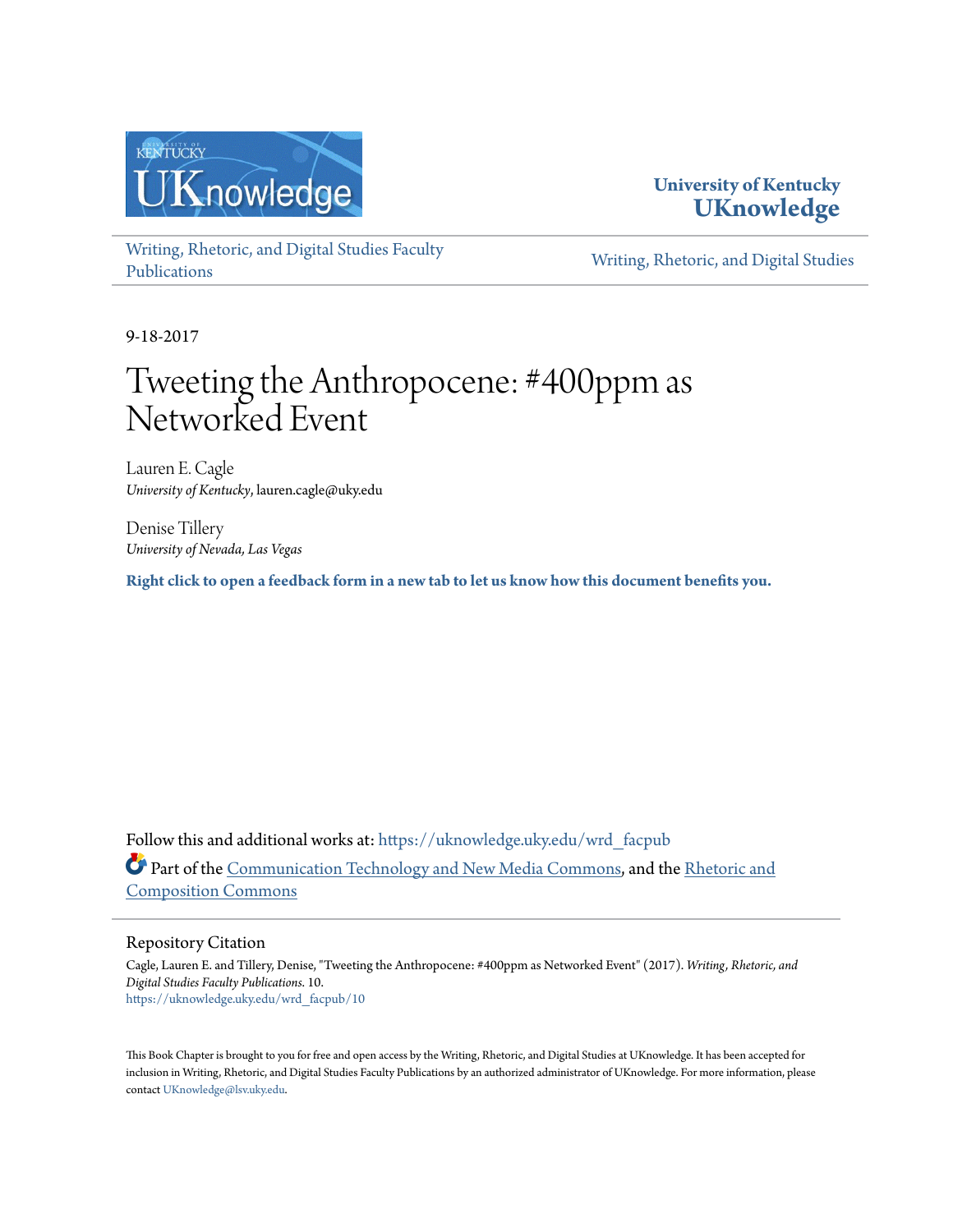#### **Tweeting the Anthropocene: #400ppm as Networked Event**

#### **Notes/Citation Information**

Published in *Scientific Communication: Practices, Theories, and Pedagogies*. Han Yu, & Kathryn M. Northcut, (Eds.). p. 131-148.

The copyright holder has granted the permission for posting the book chapter here.

This is an Accepted Manuscript of a book chapter published by Routledge in *Scientific Communication: Practices, Theories, and Pedagogies* on September 18, 2017, available online: http://www.routledge.com/ 9781315160191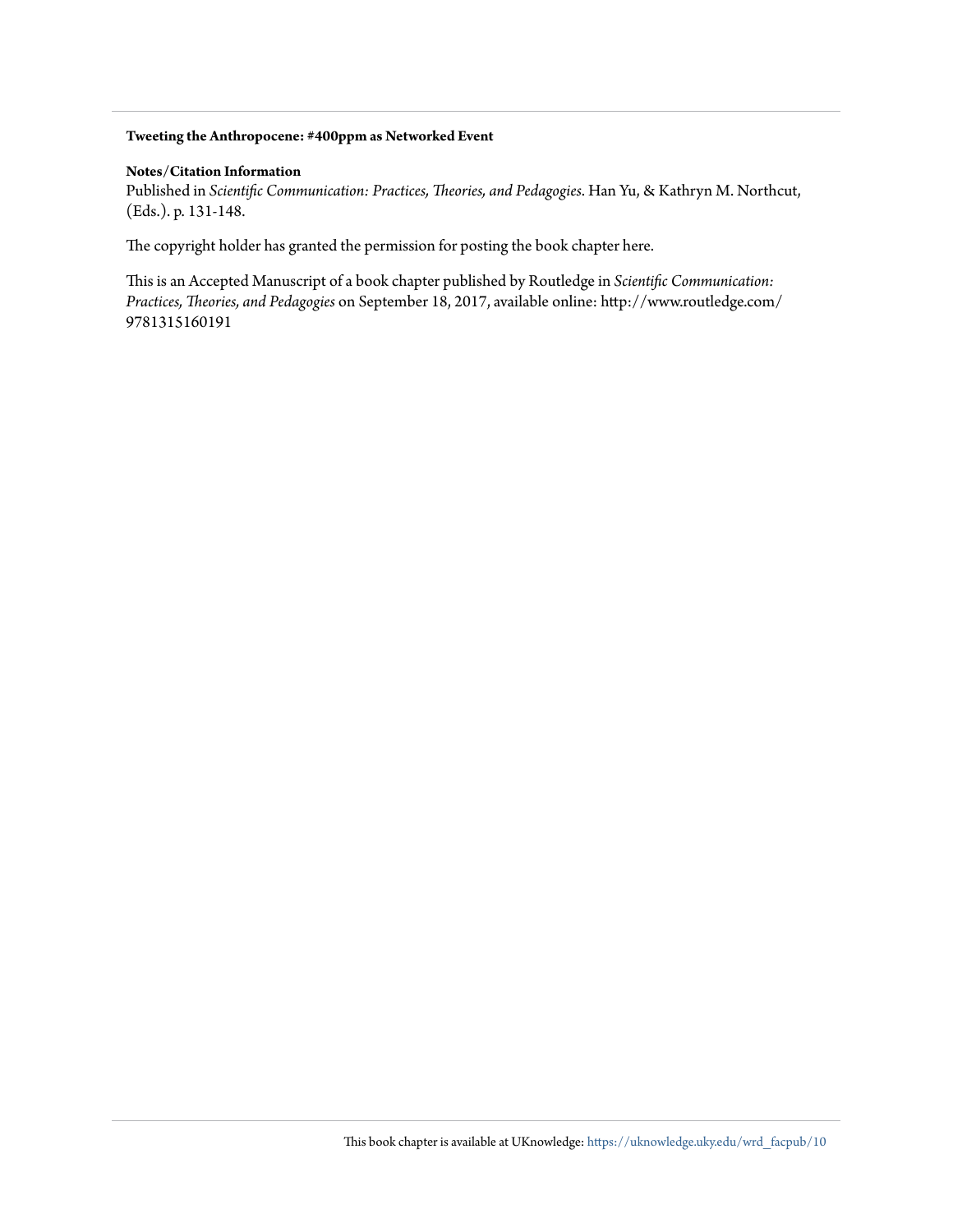## **Tweeting the Anthropocene: #400ppm as Networked Event**

Lauren E. Cagle and Denise Tillery

On Wednesday, May 6, 2015, the National Oceanic and Atmospheric Administration published a press release reporting that, for the first time since atmospheric carbon dioxide has been tracked, "The monthly global average concentration of this greenhouse gas surpassed 400 parts per million in March 2015" (NOAA, 2015). The press release quotes Pieter Tans, lead scientist for NOAA's Global Greenhouse Gas Reference Network: "We first reported 400 ppm when all of our Arctic sites reached that value in the spring of 2012. In 2013 the record at NOAA's Mauna Loa Observatory first crossed the 400 ppm threshold. Reaching 400 parts per million as a global average is a significant milestone" (NOAA, 2015). The initial crossing of the threshold of 400 ppm in May 2013 prompted Bruno Latour to argue that the new problem in science studies was "how to understand the active role of human agency not only in the construction of facts, but also in the very existence of the phenomena those facts are trying to document" (2014, p. 2). While the specific measurement of 400 ppm is not new, the monthly global average concentration exceeding that number represents a significant threshold.

Like much contemporary science news, the crossing of the 400 ppm threshold was shared widely across social media platforms, particularly Twitter, where links to the press release were often accompanied by the hashtag #400ppm. To understand how social media's affordances, such as hyperlinks and hashtags, relate to and shape scientific news, we conducted a study of tweets that referred to this news of the carbon dioxide's 400 ppm concentration. After building a dataset of all tweets from May 2015 that used the #400ppm hashtag, we applied Latour's actor-network theory to understand how hashtags and hyperlinks can function as both text and technology,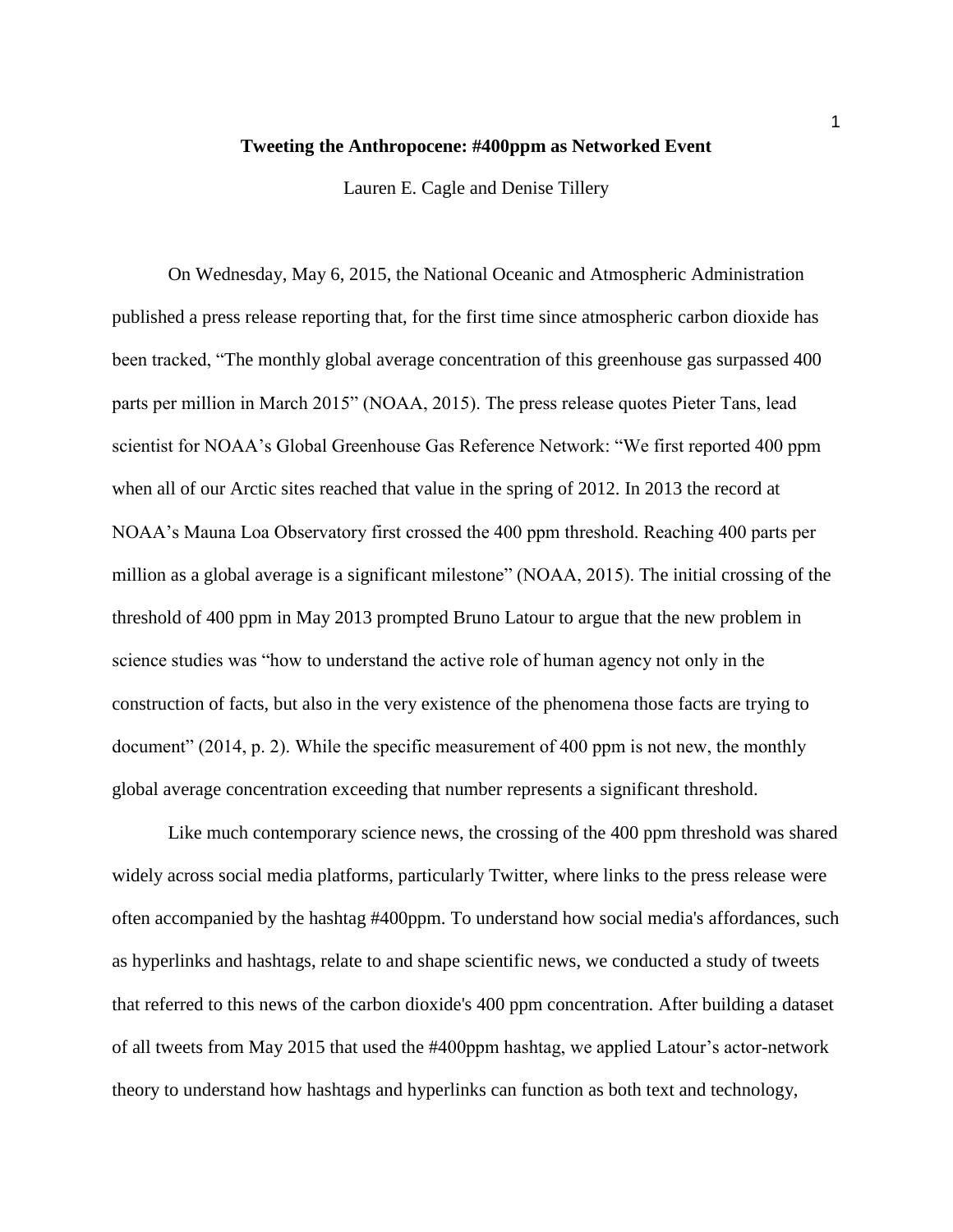thereby accelerating the spread of scientific news. We then analyzed how this scientific news coalesced around common topics and frames apparent in the dataset. Often, those broader ideas draw on elements of the original press release that kickstarted the sharing of this scientific news.

For example, several common frames among the tweets reveal a sense of urgency about climate change that mirrors the urgent, activist tone of the NOAA press release, relayed primarily through quotes attributed to Tans and other experts. Tans refers to "the fact that humans burning fossil fuels have caused global carbon dioxide concentrations to rise more than 120 parts per million since pre-industrial times" (NOAA, 2015). The press release concludes by quoting James Butler, director of NOAA's Global Monitoring Division, saying, "Elimination of about 80 percent of fossil fuel emissions would essentially stop the rise in carbon dioxide in the atmosphere, but concentrations of carbon dioxide would not start decreasing until even further reductions are made and then it would only do so slowly" (NOAA, 2015). Typical of science reporting, the story frames the human aspect—the interpretation of the measurement and its significance for people—and includes a few details about the methods the scientists used (air samples are collected in 40 remote sites across the globe). The press release also refers to the steady climb in atmospheric  $CO<sub>2</sub>$  concentration in recent years and includes a data display as well as photos of the process of sample collection. The urgency of the tone helps to shape the measurement's significance, and the usual buttons urging users to like, share, and tweet make this web-based article an event that can be shared across social media. Figure 6.1 shows a screenshot of the NOAA website with the sharing buttons prominently displayed between the press release's headline and body.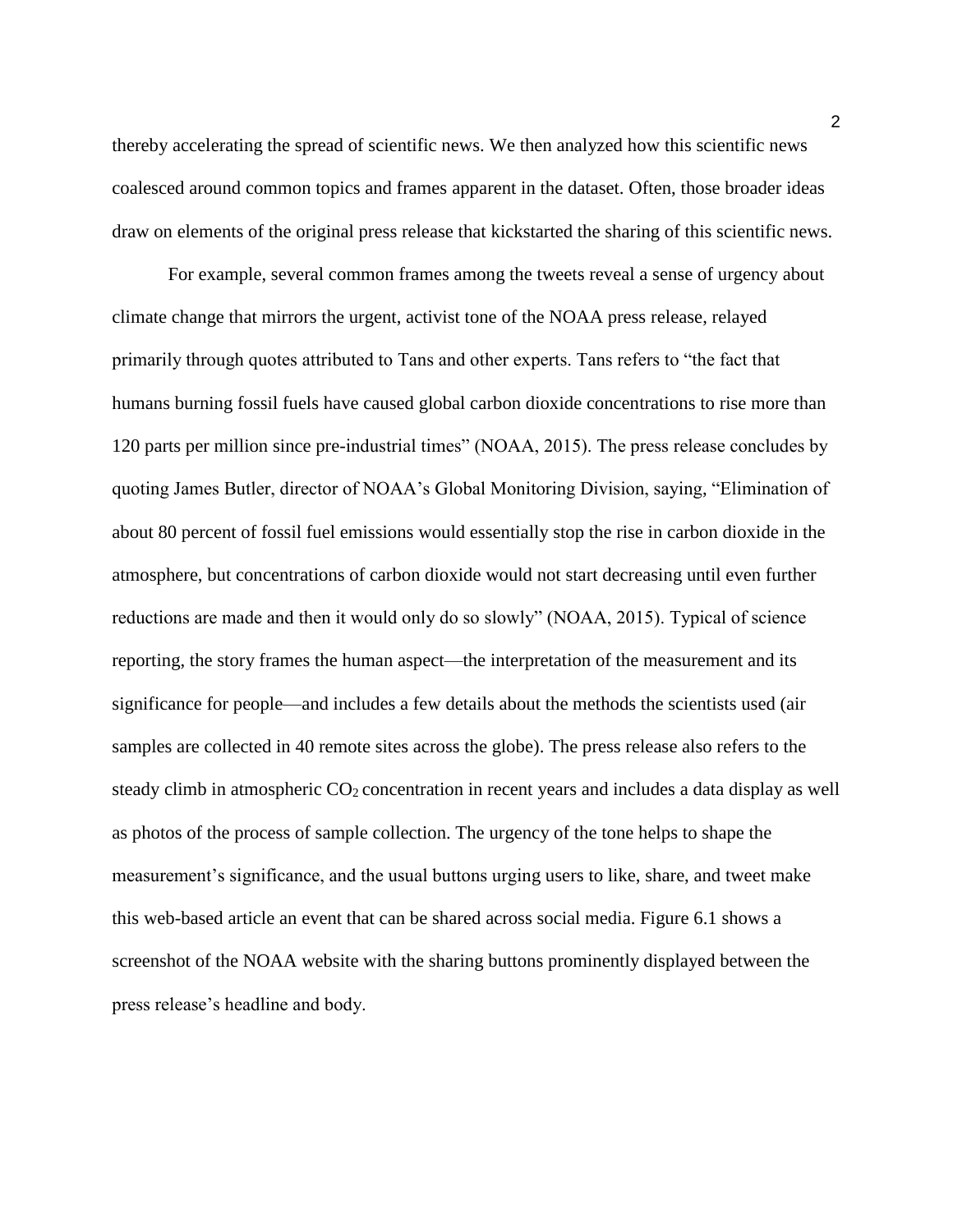

Figure 6.1. Screenshot of May 6, 2015 NOAA press release on official NOAA website. (National

## Oceanic and Atmospheric Association)

To be clear, of course, the dramatic increase of atmospheric  $CO<sub>2</sub>$  is significant whether shared on social media or not. But global warming, as a chronic, slow-moving catastrophe difficult to perceive on an individual scale, requires experts and communicators to find ways to invest particular numbers with news-worthy significance, in order to gain media attention. In essence, they need to create and argue for *kairos*, an appeal to timeliness, which "calls attention to the nature of discourse as event rather than object" (Miller, 1992). And certainly, this event, and NOAA's press release, did inspire attention, including articles in the *Guardian* and *Mother Jones*, both of which were also published on May 6, 2015. The *Guardian* article connected the CO2 readings to the Paris climate talks, and also mentions that this 400ppm average "comes nearly three decades after what is considered the 'safe' level of 350ppm was passed" (Vaughan, 2015). Similarly, the *Mother Jones* (2015) article also refers to 350 ppm as a goal set by activists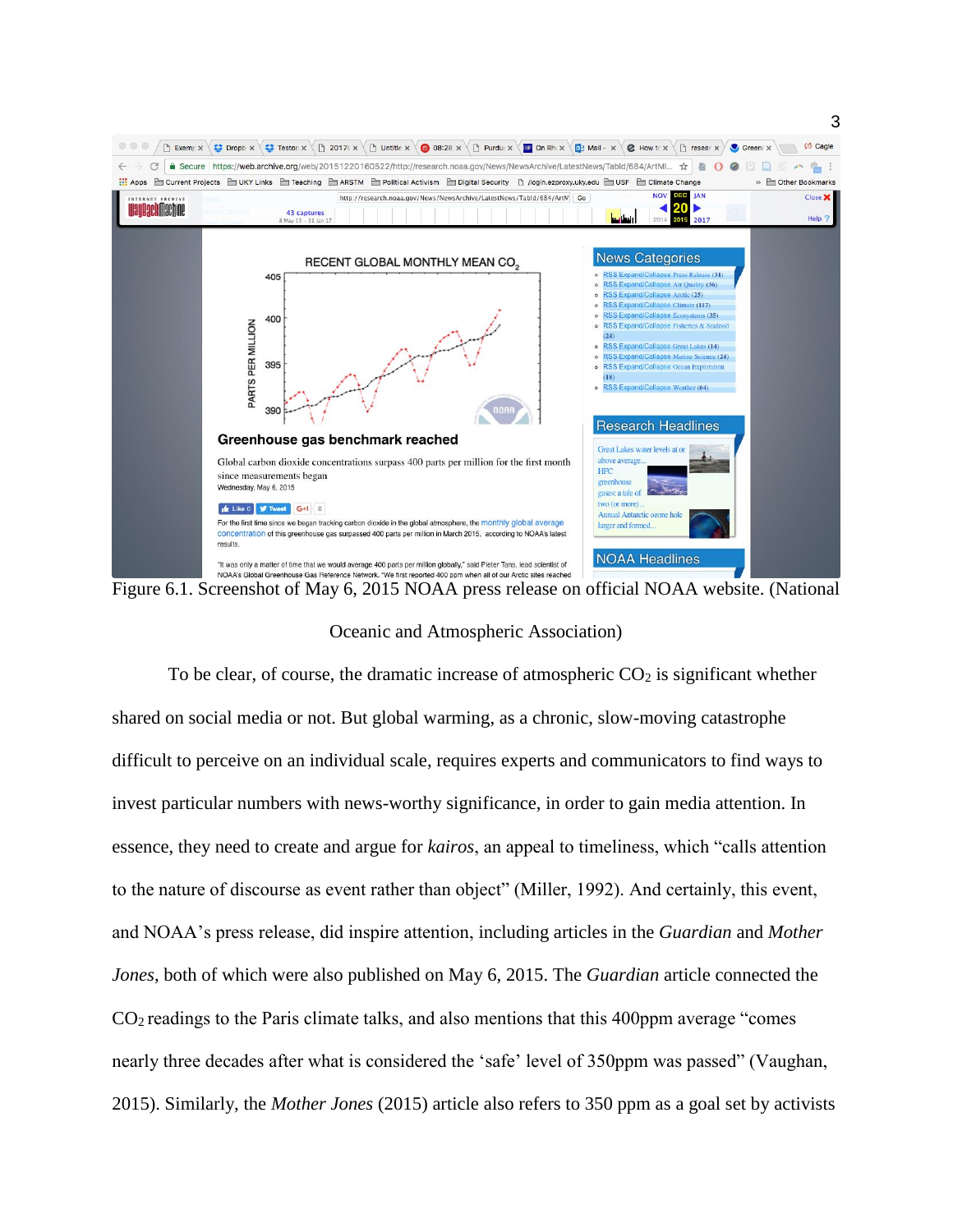including Bill McKibben, who argued that 350 ppm represented a "tipping point," after which various risks, including ocean acidification and unreliable monsoons, will increase. That article ends pessimistically with the simple statement "We're now at 400" (Oh, 2015). These two articles and the press release they are based on, all shared across social media, form part of the network that exemplifies how scientific information is picked up, circulated, disseminated, and discussed in our new media landscape.

In this study, we consider the circulation of the hashtag "#400ppm" on Twitter, which was used to mark the initial eventful moment in May 2015, when NOAA's press release kicked off a swell of discussion across social media amongst both scientists and non-scientists. Across Twitter in particular, climate scientists, science communicators, and members of the lay public discussed the news. Often, their tweeted reactions included hyperlinks, whether to the original press release, mainstream news stories about it, or other online media they deemed relevant (for example, some users shared links to a music video about climate change). Our interest was sparked by the various ways that scientific information is accommodated, distributed, and changed as specific users hyperlinked to it and, along with a link, shared their responses.

By observing and theorizing the movement and transformation of a single scientific news event through these networks, we hope to suggest some productive ways for scientists and science communicators to use the networks' affordances. As science communication continues to spread across new media platforms, science communicators can rise to the challenge that Latour identifies of explicating humans' role in both the construction of phenomena and the construction of facts. In the case of the hashtag #400ppm, people communicating about science, both formally and informally, transformed a scientific measurement into an event. The event is marked by the initial press release, a genre often associated with breaking news, and further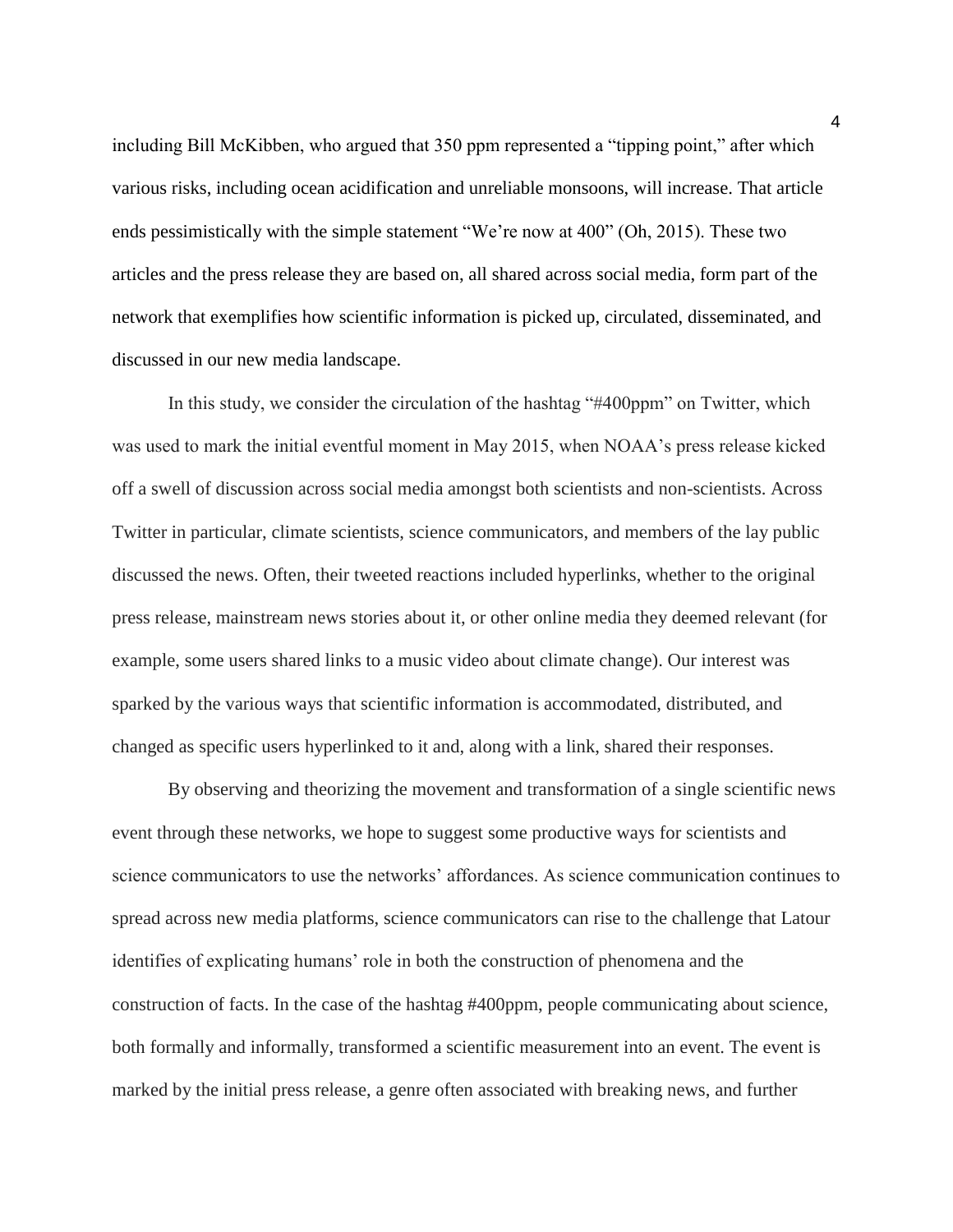stories based on that press release. On Twitter, the work of these texts is largely represented by and delegated to hyperlinks. We borrow Latour's use of the term "delegate" here, which he defines as the act of shifting work from humans onto non-human technologies and objects, allowing humans to rely on technologies to do work, rather than having to do the work themselves. In the case of hyperlinks, they take on the work of transmitting the content of the texts they link to; the human Twitter user's work is now limited to clicking a share button or copy and pasting, saving them the effort of retyping or paraphrasing the texts their hyperlinks point to. Hyperlinks are thus just one element within a broader network of humans and nonhumans, all working together to make this communication of scientific news on Twitter possible. Within Latour's broader Actor-Network Theory (ANT), each human and non-human connected to this network is an actant, a term that refers to both "individual human actors" and "non-human, non individual entities" (Latour, 1996). This approach to hyperlinks as technological delegates suggests that hyperlinks and brief descriptions of them function as pivotal actors propelling the transmission of news about science events. In addition to examining the more traditional modes of the press release and news story, science communication researchers should attend to the technologies that allow their circulation through social media networks and interact with the texts that both comprise and surround them.

## *Social Media Communication Research on Public Discourse and Environmental Communication*

Social media platforms have been widely available for over 10 years, and communication research has responded in part by exploring how Facebook and other social media sites are used for advocacy and public discourse. Two studies (Bortree & Selzer, 2009; Wooley, Limperos, & Oliver, 2010) considered how users and advocacy groups used Facebook in presidential elections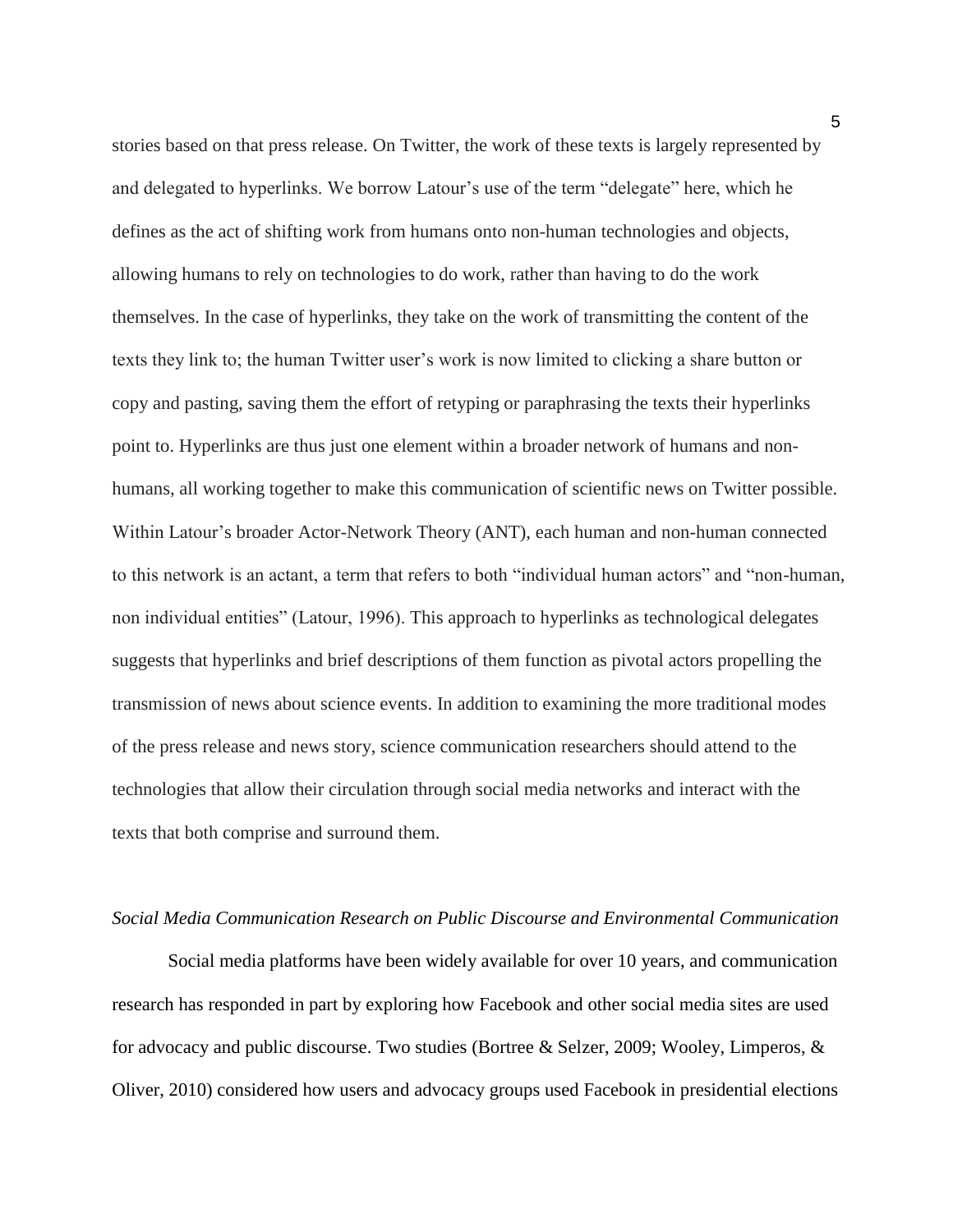and for environmental advocacy, while more recent work considers how activists use Twitter. Poell traces how social media are "shaped by interacting techno-cultural and political economic relations" (2014, p. 717) through a hyperlink analysis. Potts (2014) and Bowden (2014) focus on Twitter use during emergencies, and Langlois et al. consider how social media platforms, Facebook in particular, "transform public discussion and regulate the coming into being of a public" by imposing specific conditions, possibilities, and limitations of online use (2009, p. 417). Many scholars of social media, including Potts (2014), Poell (2014) and Langlois et al. (2009), approach social media platforms as assemblages, arguing that content cannot be separated from platforms, protocols, and networks.

Environmental issues, including climate change, have also been the focus of much recent work on social media, including *Environmental Communication's* 2015 special issue on Climate Change Communication and the Internet (Koteyko, Nerlich & Hellsten, 2015). Segerberg and Bennett (2011) focused on the use of social media during climate change protests, arguing that social technologies can play a role as organizing mechanisms or agents, and that these technologies may also reflect larger organizational schemes in a protest ecology (p. 212). In later work, Bennet and Segerberg (2012) analyzed digitally networked actions such as the "Putting People First" movement. This movement was coordinated by a number of prominent nongovernmental organizations to mobilize the public against the social harms of unrestrained capitalism of the type that led to the 2008 economic meltdown. Bennet and Segerberg found that this movement succeeded in part by using "personal action frames," such as "we are the 99%," because such frames "are inclusive of different personal reasons for contesting a situation that needs to be changed" (2012, p. 744). Katz-Kimchi and Manosevitch (2015) described a successful campaign undertaken by Greenpeace to use a Facebook campaign to encourage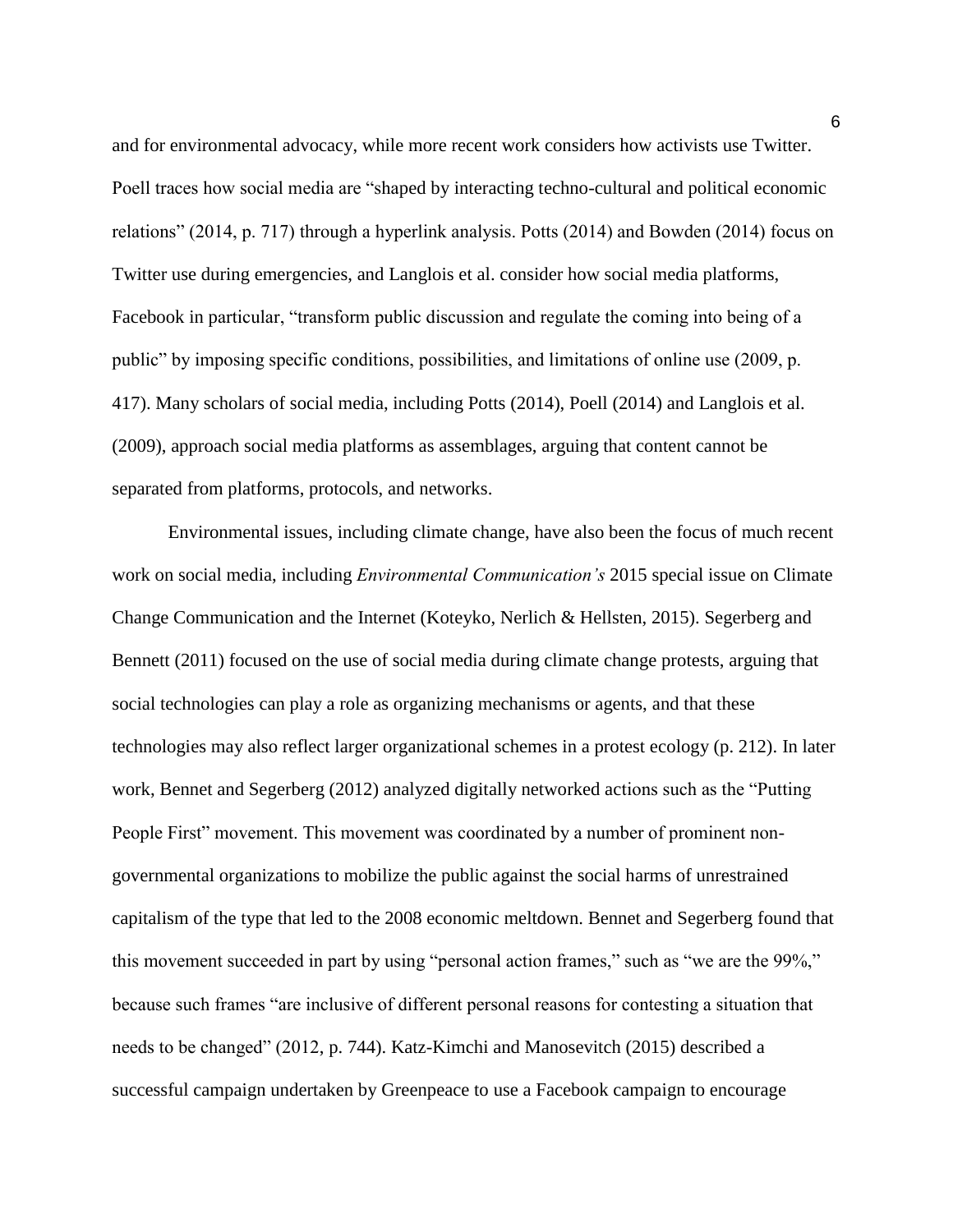Facebook itself to convert to green energy. These studies show how activists and organizers can successfully use the affordances of social media to support their goals.

Although these studies show social media's power to effect positive changes, other researchers note that social media can reveal, or even foster, a sense of passivity or helplessness, or even provide a venue for climate change denialism (Sharman, 2014). Newell and Dale (2015), describing a comprehensive and multi-faceted legislative and policy framework to spur local climate innovation in British Columbia, observed only limited public engagement, suggesting that "the lack of public dialogue and engagement in science and policy has led to a culture that is more inclined to 'learn from the experts' rather than actively engaging in discourse on these topics" (p. 223). The lack of public engagement presents a significant barrier to developing inclusive solutions to the problem of climate change. Sharman's (2015) study of the climate change denial blogosphere concluded that climate skeptic blogs offer an alternative site for audiences to access what they consider expert knowledge on the topic. Matthews (2015), in reviewing skeptical comments on climate change blogs, found that a significant motive for skepticism was the belief that warnings about climate change have been overstated; his findings corroborate other research indicating that dire messaging about climate change may encourage skepticism (Feinberg & Willer, 2011). Thus, social media platforms can work against the goals of climate scientists, activists, and communicators, particularly if they fail to engage publics or are interpreted as being "alarmist."

For many of these studies, researchers developed methods that incorporated content analysis and quantitative approaches. Veltri and Atanasova (2015) analyzed a data set of 60,000 tweets relating to climate change and identified four common themes: (1) calls for action and increasing awareness of climate change, (2) discussions about the consequences of climate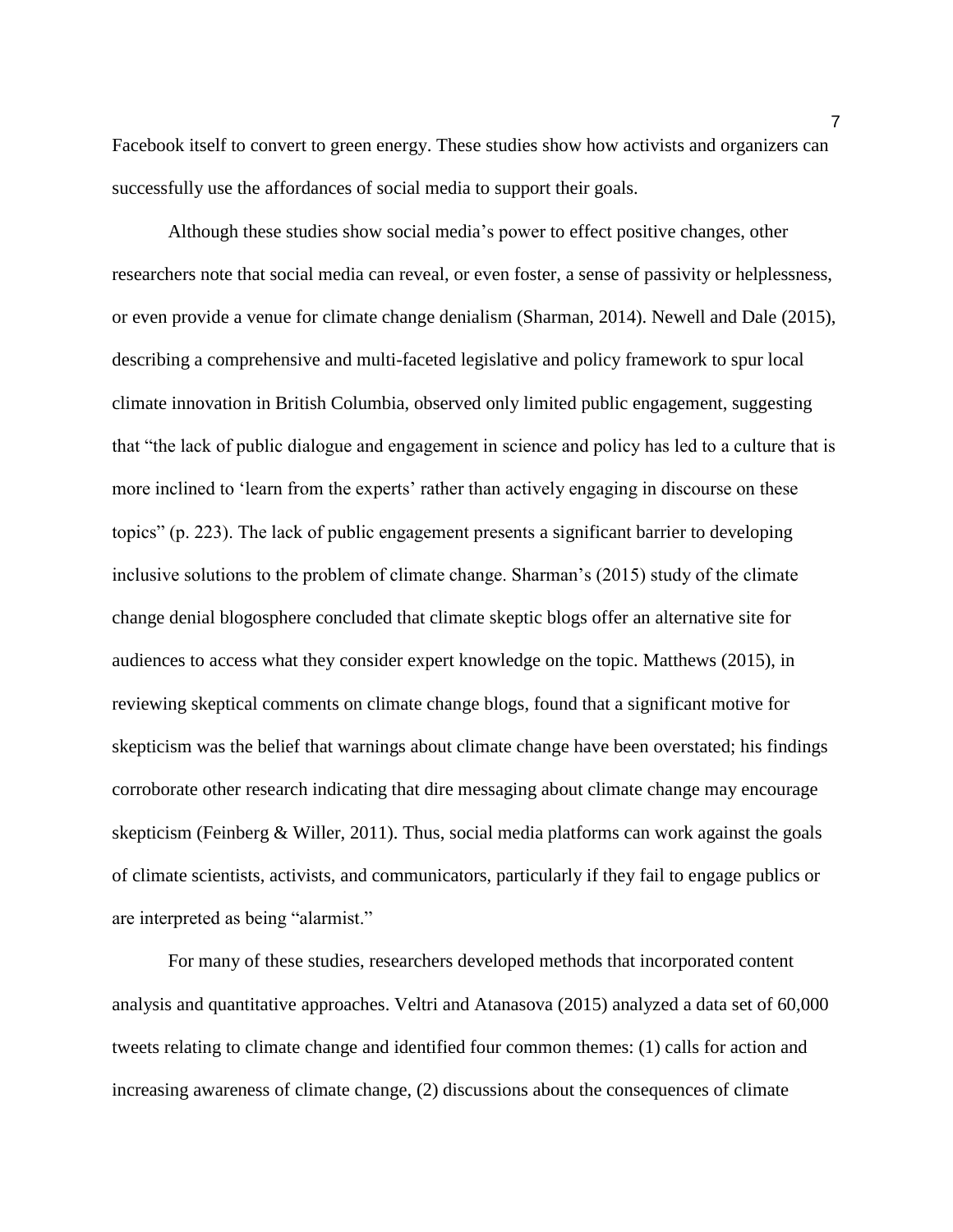change such as extreme weather and representations of a risk discourse, (3) policy debate about climate change and energy and (4) local events associated with climate change (Veltry & Atanasova, 2015). While our study is not near the scale of Veltri and Atanasova's, we used a type of content-based thematic analysis to sort the tweets into thematic categories, finding some overlap between our categories and those of Veltri and Atanasova (2015). These tweets, whatever their category, are often legitimized by their inclusion of hyperlinks, which we describe as key technologies to which some of the tasks of science communication have been delegated.

#### *Methodology*

We explored a dataset of all the tweets published in May 2015 that used the hashtag "#400ppm," in hopes that our general conclusions about ways in which users engage with eventful science news can help science communicators approach Twitter more knowledgeably as an open network of users, tweets, hashtags, and hyperlinks to outside actors in other web spaces. We begin by theorizing the work done by hyperlinks that draws on Latour's (1992) conceptualization of nonhuman technology as "delegates" taking on the work of human and other nonhuman actors. This analysis allows us to approach hyperlinks as both discourse and technology, making meaning through the text and images they place in tweets but also enabling users to do connective work more easily through their affordances as technology. Other social media researchers have drawn on Latour's extensive sociological theories to better understand the workings of social media and to make recommendations for technological development. Liza Potts (2009), for example, uses Latour's articulation of Actor Network Theory (ANT) as an approach to studying dynamic online communicative systems. ANT is an ontological approach to studying social and material relations that treats both humans and non-humans as agents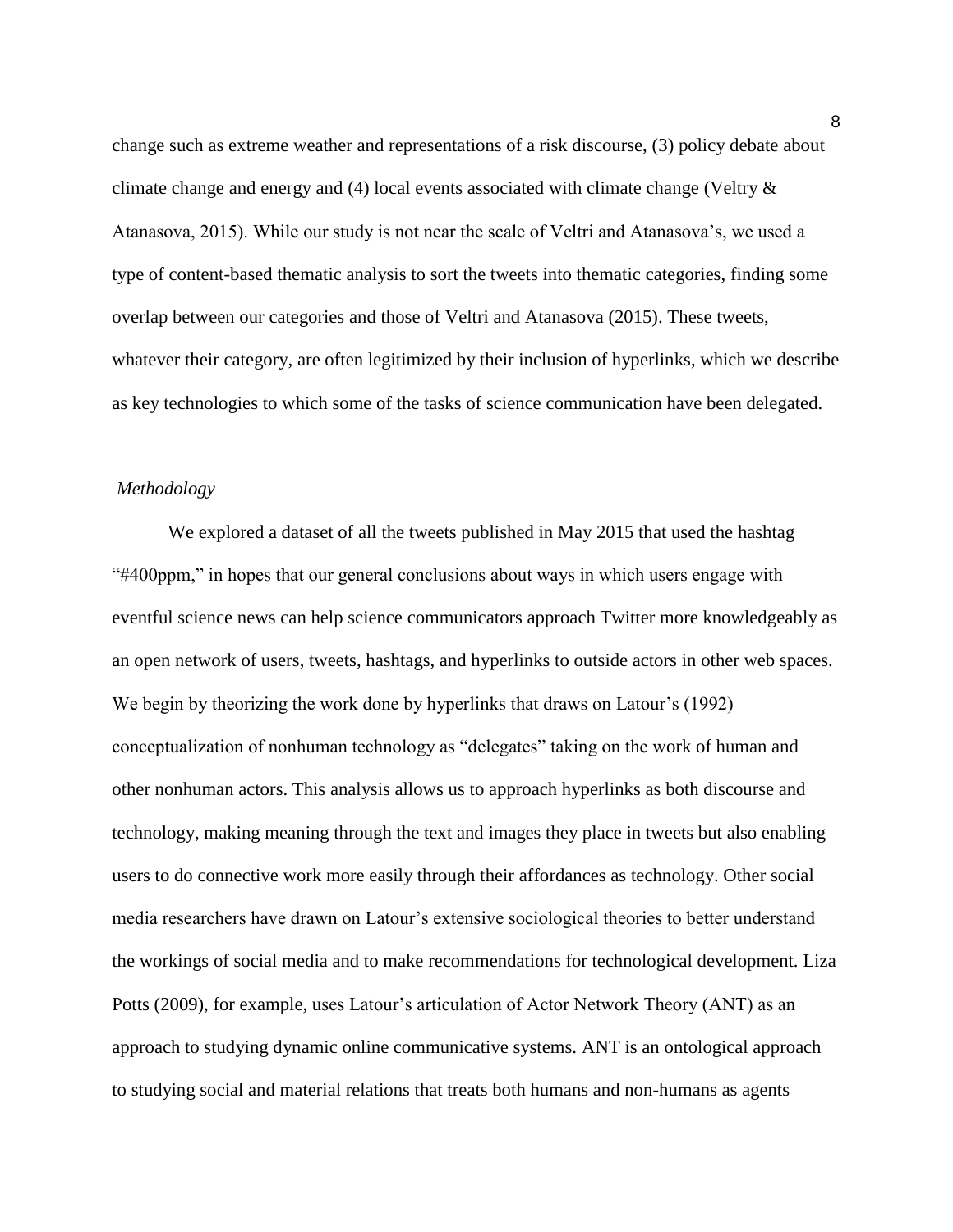within networks of people and things, all helping to collaboratively build reality and create opportunities for action. Latour's insistence on viewing non-human technologies as making vital contributions to communication networks of humans and texts provides a more inclusive view of how communication works in the deeply technological spaces of social media. For traditional rhetorical analysts, the temptation when combing through discursive data is to stop and sit with a text, focus on the details, analyze each rhetorical move and decision. But ANT reminds us to consider discursive *movement*—what happens as texts connect to each other and discourse is shared by and between actants, assembled ultimately into a network (Latour, 2005).

Latour's actor-network theory allows us to account for the roles played by users, links, hashtags, and other actants in the effort to move this information through a larger network. However, we also want to account for the content of the language itself, to see how the various rhetorical strategies played a role in shaping and moving this message. In other words, we want to account for hashtags, tweets, and links as pieces of discourse as well as actants. For this purpose, we turned to a concept from classical rhetorical theory: topoi, often translated as "commonplace," defined as recurring lines of argument that circulate within particular exigencies (Ross, 2013). Rhetorical scholars such as Leff (1996) and Dyck (2002) show the role that topoi play in invention. Walsh argues that topoi are not static and context-free, instead asserting that "topoi are pervasive and dynamic cognitive strategies—linking people, texts, and experiences—that engage particular rhetorical situations" (2010, p. 122). We've adapted the strategy from Walsh (2013) to identify recurrent topoi in 122 tweets.

Denise and another coder unfamiliar with our theoretical approach reviewed the full dataset of tweets, and based on those initial impressions, individually identified prominent themes in the data (including the text of the tweets, the links, and the hashtags). Following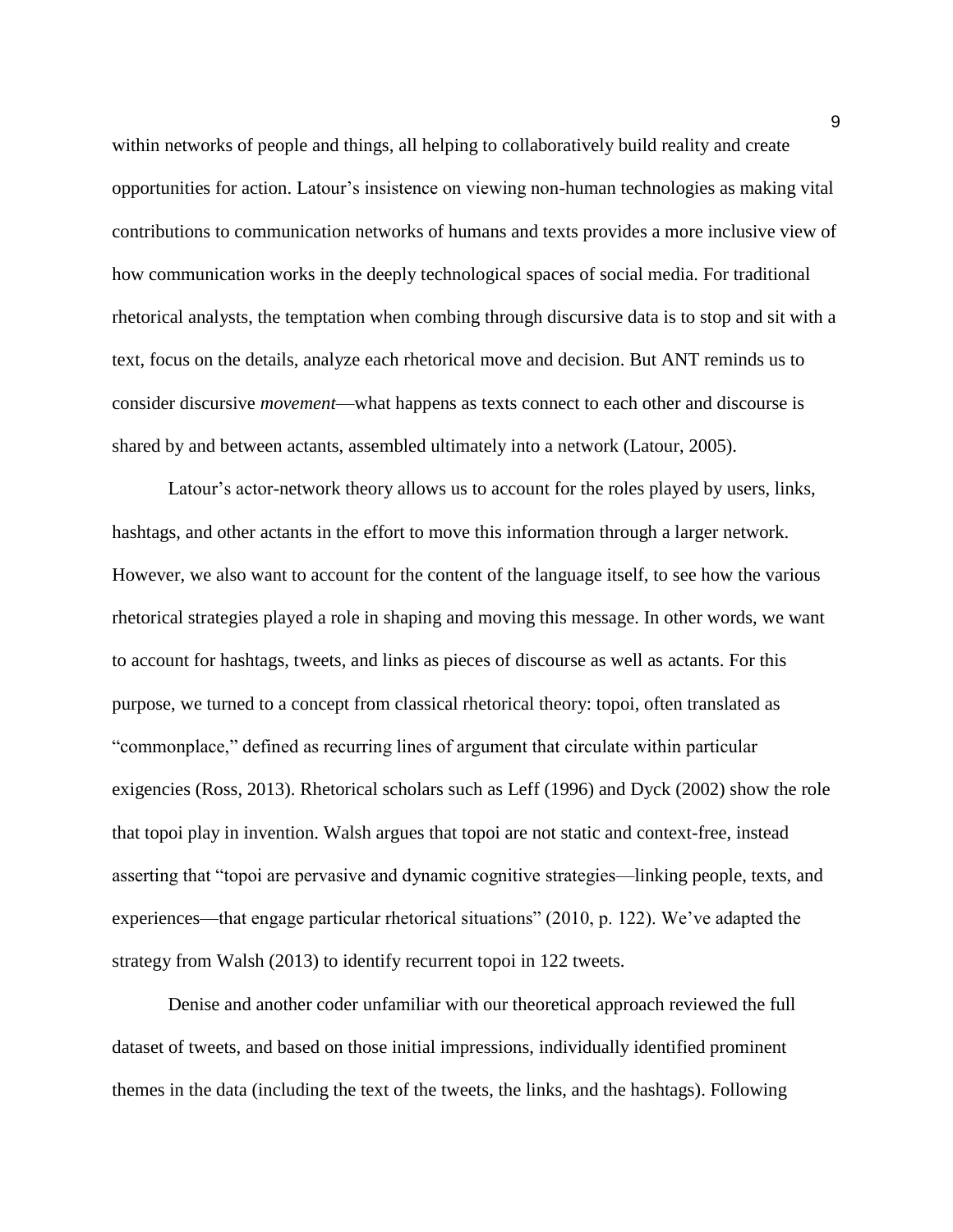comparison of their identified themes, the two coders agreed to categorize the tweets according to four topoi: "just the facts," alarmism, "we must act now," and human impacts. The coders performed separate content analysis to verify the identified topoi, categorizing each tweet into one or two topoi. (For one tweet, our second coder applied a third topos.) The first coding pass yielded interrater agreement of 74% for at least one of the topoi applied by each coder, with 90 of 122 tweets receiving at least one shared code. The most consistent agreement occurred on applying the topos of "just the facts," while "human impacts" yielded the least agreement. Following this, we discussed the remaining 32 tweets with our independent coder to arrive at consensus for these tweets; this resulted in interrater agreement of 85%, with 18 tweets still coded into different categories. In the results section below, we describe some of the differing interpretations of topoi that led to these remaining differences. We hope that transparency about these differences will offer deeper insight into the topoi under discussion, as well as highlight some of the specific challenges of coding tweets, whose brevity and often referential nature can yield multiple interpretations. By layering this topical analysis on the Latourian analysis of the work done by the hyperlinks, we show how various recurring lines of argument circulate within the more complex assemblage comprised of tweeters, news stories, hashtags, hyperlinks, and facts about climate change.

## *Hyperlinks as Technological Delegates*

One of the most striking features of the communication circulating within the May 2015 "#400ppm" dataset was the frequency with which Tweets included links to news stories, many of which cited the NOAA press release. Table 6.1 shows the raw number and a percentage breakdown for total tweets in the dataset, the tweets that included hyperlinks, and the tweets with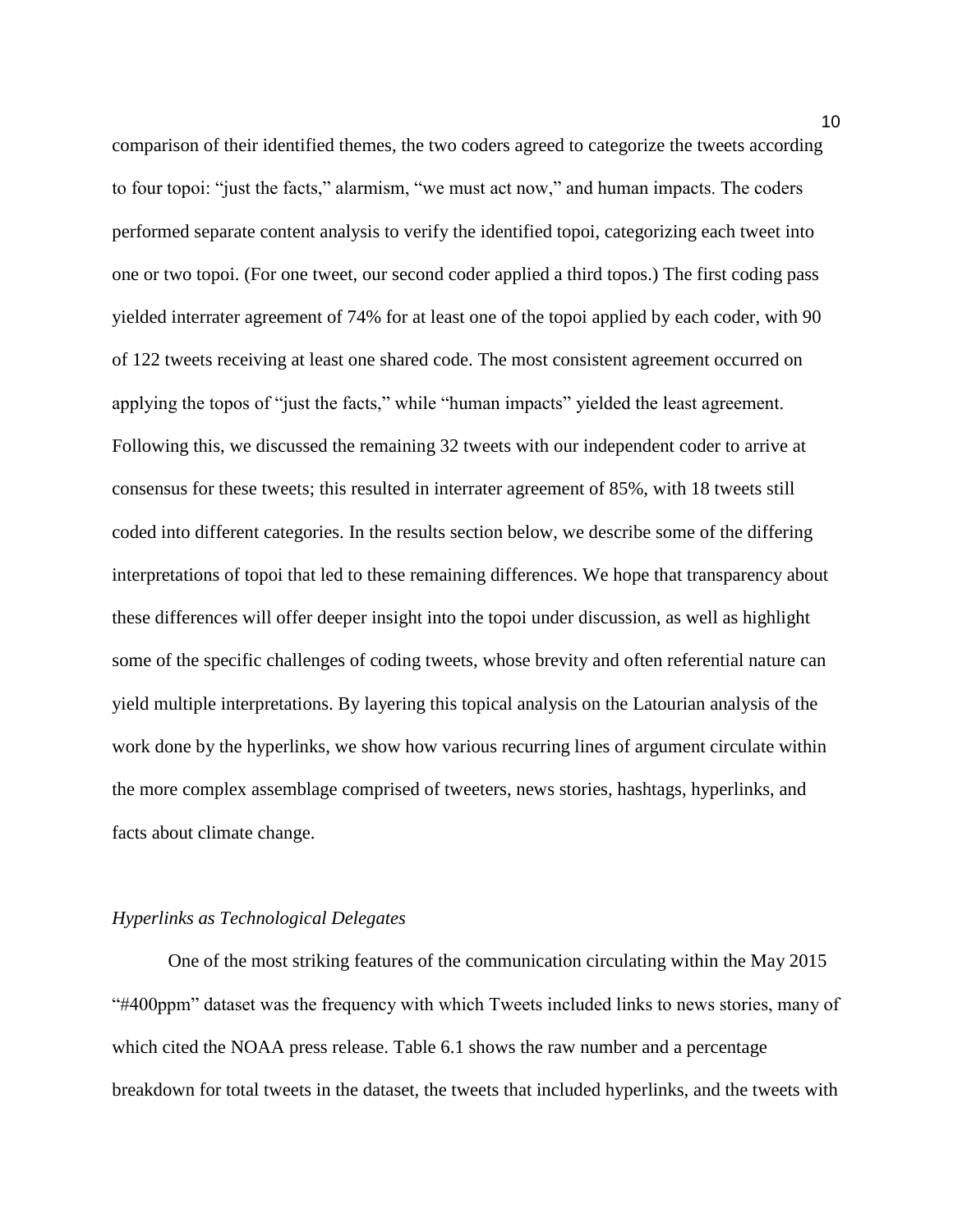hyperlinks that originated from .gov URLs (including NOAA's initial May 6, 2015 press release), suggesting they linked to official reports about the atmospheric CO2 concentration findings. The non-governmental hyperlinks included 32 other news sources, from traditional news outlets such as the *Guardian* (Vaughan, 2015), *National Geographic* (Howard, 2014), and the *New York Post* (Associated Press, 2015) to newer online only news publishers, including *Mother Jones* (Oh, 2015), *Politico* (Restuccia, 2015), and *Democracy Now* (Democracy Now, 2015). Yet others link to sites with a focus on environmental, and often specifically climate-related, news and science, such as *Carbon Brief* (Pidcock, 2015) and *Climate Central* (Kahn, 2015).

|                                  | <b>May 2015</b>  |                    |
|----------------------------------|------------------|--------------------|
|                                  | <b>Raw Count</b> | % of Total Dataset |
| <b>Total Tweets</b>              | 122              | 100.0%             |
| Tweets w/ Hyperlinks             | 94               | 77.0%              |
| Tweets w/ non-.gov<br>Hyperlinks | 78               | 63.9%              |
| Tweets w/ .gov Hyperlinks        | 16               | 13.1%              |

Table 6.1. Total count of tweets and tweets with hyperlinks in the May 2015 "#400ppm" dataset.

The high percentage of tweets in the dataset that included hyperlinks shows that these links clearly functioned as key elements for consumers and sharers of the news event in question. The relatively low percentage of tweets with .gov hyperlinks compared to the total hyperlinks count shows the important role played by other outlets picking up the news first released by a government agency. It is perhaps unsurprising that Twitter users would choose to share hyperlinks, as these sources at these links may have been where they first encountered the news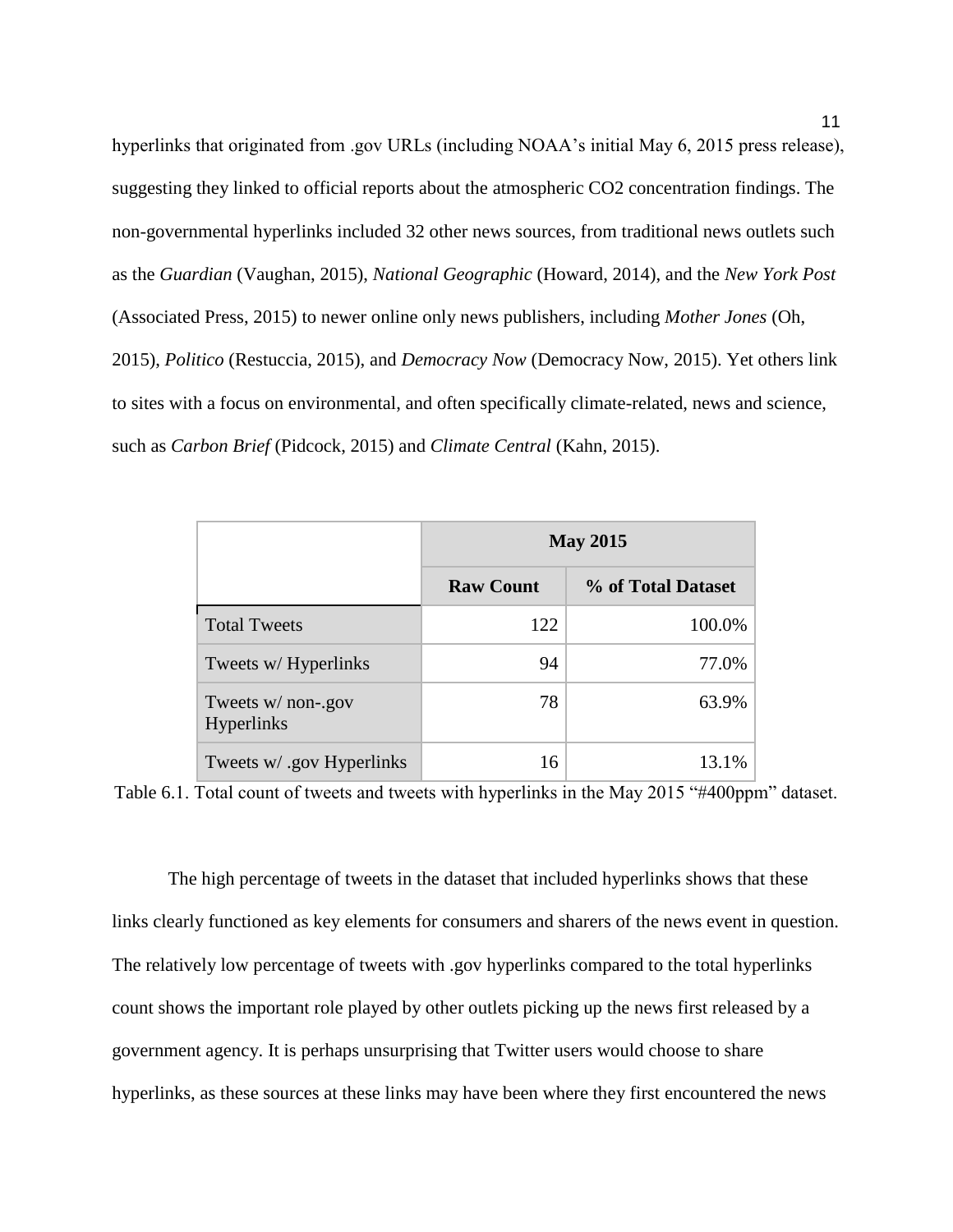themselves, prompting them to propagate it. Additionally, we suggest that, in cases where users are sharing what they perceive as fact to be learned or acted on, the hyperlinks serve to validate users' promotion of the #400ppm hashtag by lending it credibility as a reference to fact and, moreover, doing so by acting as a delegate for the work of science communication. In other words, the hyperlinks take on the work of providing access to scientific facts and producing news events, replacing the need for a science communicator, whether lay or professional, to do this work in the tweets themselves.

To explain this delegation function played by hyperlinks within the network, we propose that they be understood as examples of Latour's (1992) theorization in "Where are the Missing Masses?" of technology's imbrication in "programs of action, sections of which are endowed to *parts* of humans, while other sections are entrusted to parts of nonhumans" (1992, p. 254). Latour uses the example of a doorhinge taking on the work of enabling people to pass through walls while maintaining the wall's ability to continue differentiating inside from outside. He observes that without a door, passage through walls would require first breaking a hole in a wall and then rebuilding it in order to maintain its integrity as a wall. By contrast, the technology of the doorhinge creates the possibility of a passageway through the wall that can repeatedly be opened or closed as necessary. Thus, the work done by the doorhinge replaces the work that would be required to break through and rebuild walls whenever we move through them. Latour describes this shift of work as "delegation" or "translation," which names the process by which "we have delegated (or translated or displaced or shifted down) to the hinge the work of reversibly solving the wall-hole dilemma" (1992, p. 229). In this way, we make nonhumans responsible for handling work for us, often in ways that allow us to no longer even think about that work.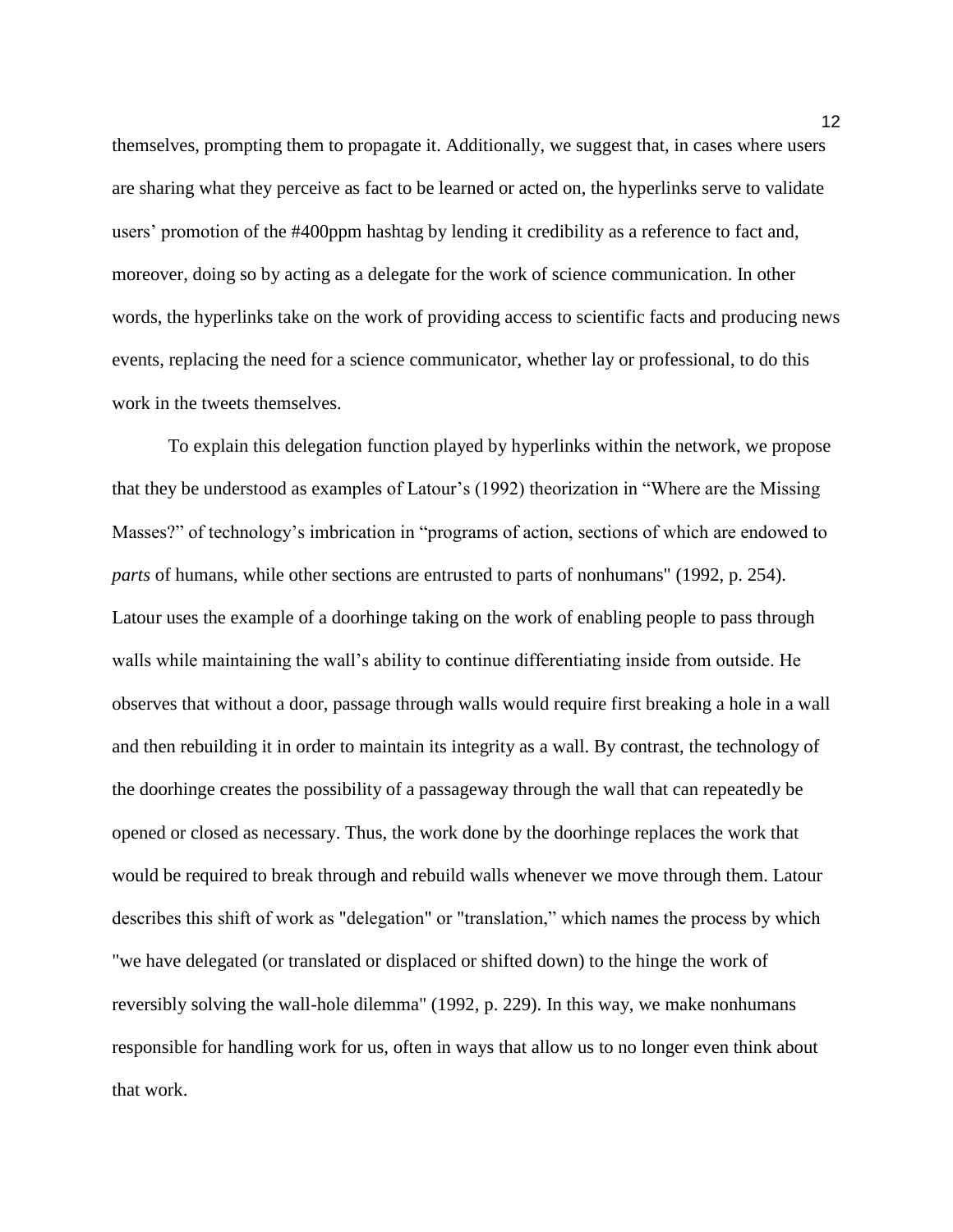For Twitter users sharing the news about #400ppm, hyperlinks to NOAA's press release and news stories about it function as a technology to which users delegate the work of explaining the scientific fact and its eventfulness. To understand the work of delegation, Latour enjoins us to "simply imagine what other humans or other nonhumans would have to do were this character not present" (1992, p. 229). Were the hyperlink not present, the Twitter user would have to laboriously copy out (or, perhaps less physically laboriously, paraphrase) the text of the press release or news story to share its content. In other words, the technology of the hyperlink allows communicators to delegate the work of repeating individual texts ad nauseam. Instead, these texts can circulate, not through actual physical motion—the 1's and 0's encoding them never have to leave their original servers—but rather as a metaphorical circulation that is more accurately described as a process of growing their connections to an expanding network of tweets, users, other texts, and so on.

The hyperlink's centrality to the internet's ability to function as a network, rather than a series of siloed texts, is, of course, well-documented. Often, this networking is conceived of as a way to connect related texts, as in internet pioneer Doug Engelbart's 1962 theorization of "'associative linking' possibilities, a notion that was to serve as the forerunner of hypertext and led three decades later to the World Wide Web" (Markoff, 2005, p. 48). Demonstrating a similar concern for hyperlinks as discursive demonstrations of relationships among texts, media scholars Schneider and Foot conceive of the internet as made up of web spheres, which they describe "as not simply a collection of Web sites, but as a hyperlinked set of dynamically defined digital resources spanning multiple Web sites deemed relevant or related to a central theme or "object'" (2004, p. 118). The hyperlink brings together otherwise scattered parts of the web. While this use as a textual marker of digital texts' relevance to each other is certainly a key function of the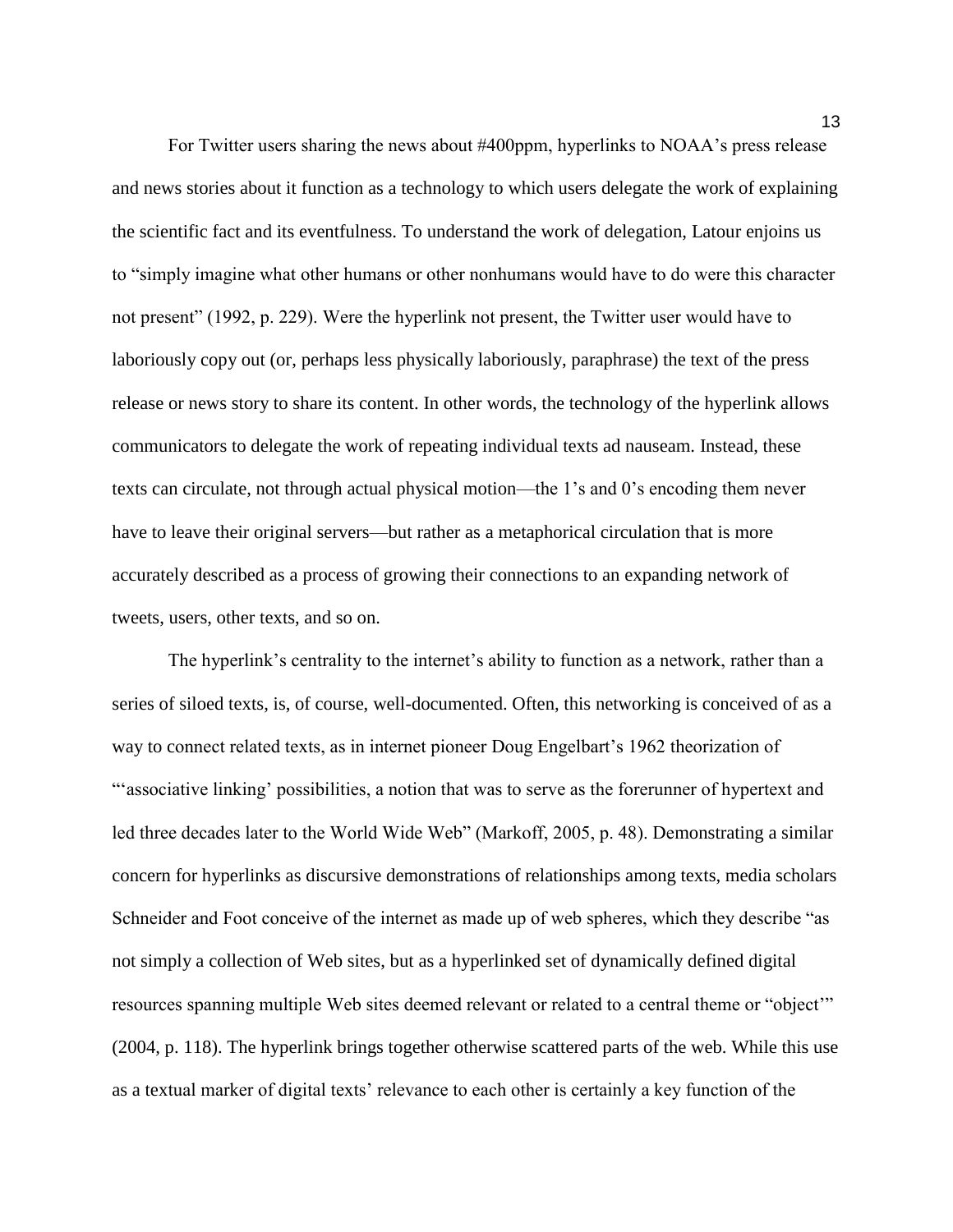hyperlink, the hyperlink also functions as a critical technological delegate, allowing web users to do much more work with ease than they would without it. Thus, while Latour (1992) carefully distinguishes between text and technology, then, the hyperlink troubles this distinction by being both discourse and technology. This insight recalls theorizations of computer code that complicate treatments of it as mere text, despite being made up of orthographic marks; these include Mackenzie's (2003) and Berry's (2016) careful distinction between code as text and code as process. Twitter further muddies this distinction between text and hyperlink by affording users the ability to share story headlines and visuals within the tweet when they tweet out a hyperlink; many of the users in our dataset did precisely this.

In a previous ANT study of social media, Potts highlights hyperlinks as just such key actants in the sharing and validation of information: "The use of hyperlinks (i.e., links ) was an effective means of guiding people to information. Links allowed information to travel throughout these networks, thus providing a sense of consistency when more than one actor would refer to these links in communicating information to each other" (2009, p. 294). Potts also notes that this centrality of hyperlinks illustrates participant behavior that escapes specific social media networks to draw connections beyond it: "Rarely sticking to one Web site, participants are actively moving among sites, gathering information and turning that information into knowledge as they share it with others. Presenting this kind of literate activity is something new, requiring a different lens through which to study these experiences" (2009, p. 284). The technology of the hyperlink replaces human labor, but also makes methodological demands on us to take their work seriously.

## *Topoi Analysis of Tweet Dataset*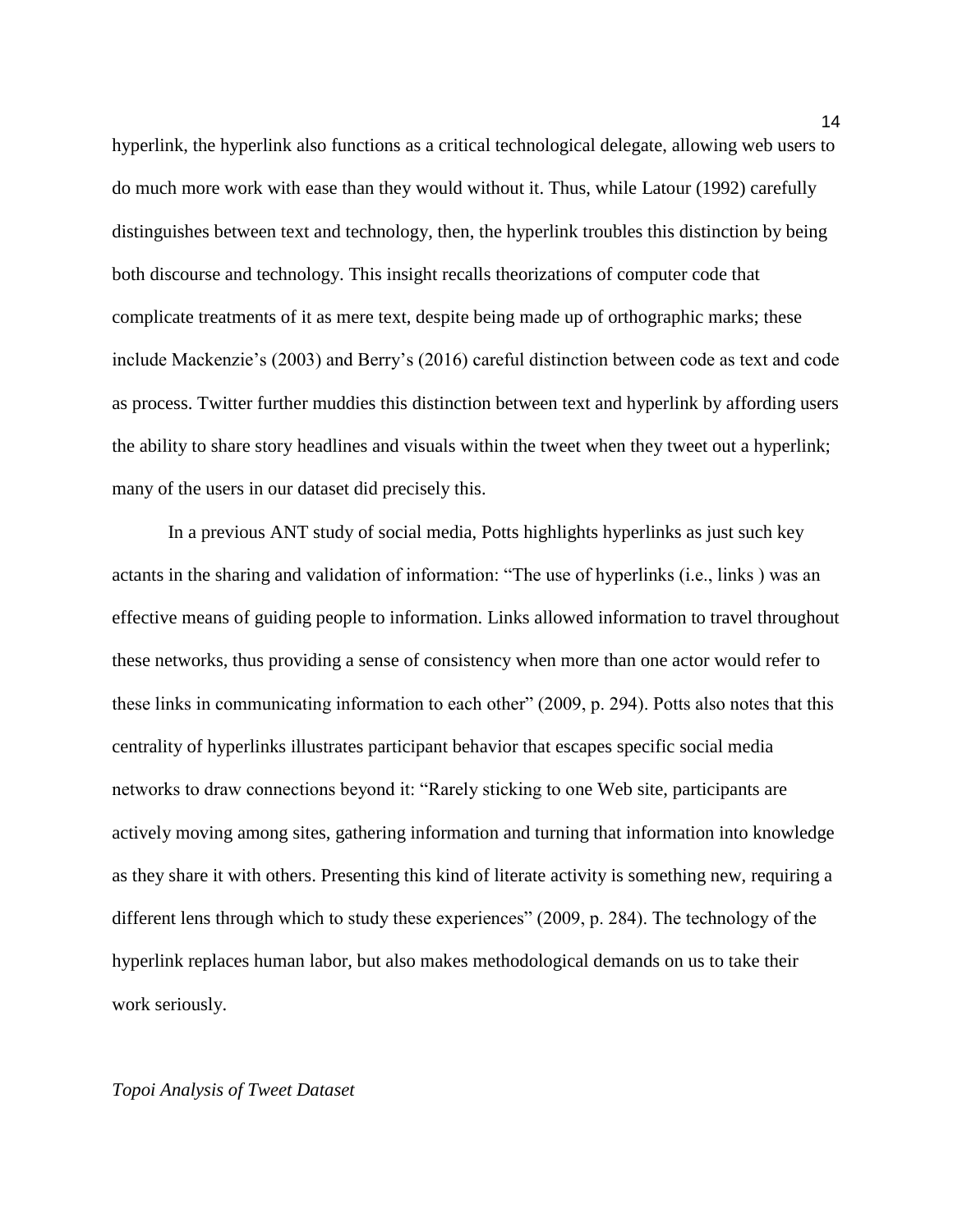We turned next to the specific topoi that users relied on when sharing hyperlinks and how these topoi relate to the texts that the hyperlinks, as delegated science communicators, work to relay. We identified four major topoi in our dataset. These four topoi can largely be classified according to Aristotle's three types of discourse: political (or deliberative), which focuses on questions of policy and proposed future actions; legal (or forensic), which focuses on questions of guilt and innocence; and ceremonial (epideictic), which focuses on questions of praise and blame (Aristotle, 2006). Gross (1994) suggests that traditional one-way science communication is epideictic in nature, in that it is designed to increase the audience's appreciation for science. Gross also argues for the connection between ethical and political considerations: "As Aristotle saw, rhetorical activity is also ethical and political activity: nothing significant can be advocated in the public forum that does not entail judgments of right and wrong." (1994, p. 5). In particular, epideictic rhetoric, with its focus on ethics and shared values (Golden, et al, 1992), and deliberative rhetoric, with its focus on public action, at times overlap (Tillery, 2003). In relation to the four topoi we describe below, the alarmist topos seems most often to be epideictic, characterized by self-blame, and the "we must act now" topos is most often deliberative, characterized by calls to action. But even in the coding, we found that these two topoi and functions often overlap. The following section is a description of the topoi, with connections to some of the texts the hyperlinks functioned as summaries of and connections to.

#### Topos #1: "Just the Facts"

The first major topos is a claim of factual reporting, summed up in a "just the facts" attitude and exemplified by a neutral statement that global monthly averages of CO2 have surpassed 400 ppm. Typically, these tweets use the hashtag #400ppm and rely on the linked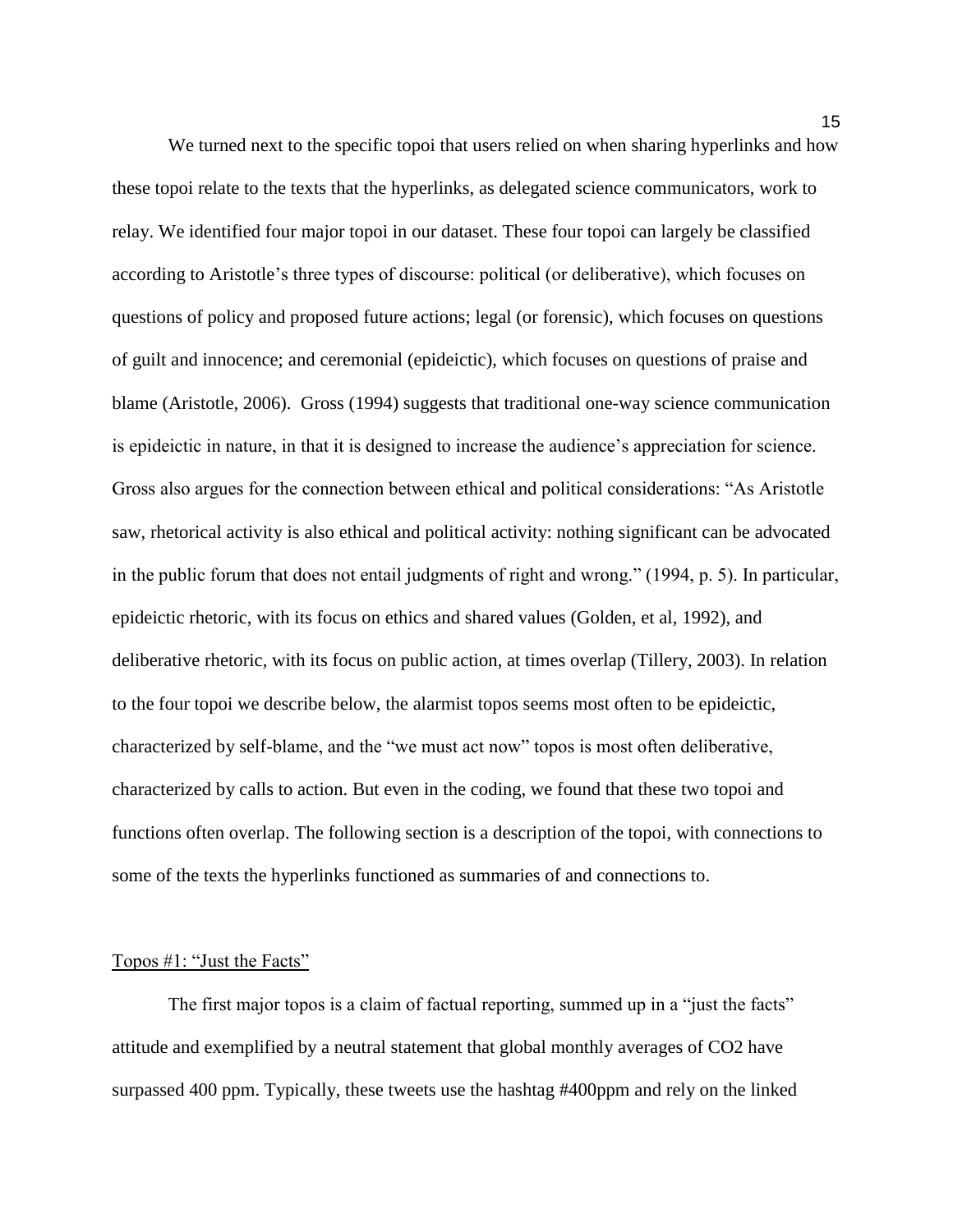stories to relate alarm or connect to other topoi. This category of neutrally sharing a fact was the largest (with both coders applying the topos to 63 out of 122 tweets), although many of those were categorized as using more than one topos. Several users presented a neutral fact in the tweet but embedded a more alarmist or activist claim within a hashtag, such as #oceanacidification, or more commonly (3 occurrences) #keepitintheground. For example, "Global #CO2 concentrations surpass #400 ppm for first time #oceanacidification" (Morgan, 2015) offers a neutral statement (a "fact" in Latour's sense) in the text of the tweet, but the hashtag #oceanacidification implies a causal link to concrete and serious environmental impacts. The tweets using the hashtag #keepitintheground allow that hashtag to work as an enthymeme, leaving readers to work out the implications regarding the harmful impacts of fossil fuels.

Several of these more "neutral" tweets also use understatement as a rhetorical device, including references to CO2 reaching "prehistoric" levels, without comment on any implications. The inclusion of such adjectival qualifications led to some disagreement between coders, raising the question of how to distinguish between tweets sharing facts which happen to be alarming to environmentally-concerned readers from tweets sharing facts already framed as alarming and tweets actively engaging the topos of alarmism. For example, one tweet sharing a story from salon.com reads, "For the first time in recorded history, CO2 levels averaged above #400ppm for the entire month of March" (Earth Island Journal, 2015). While this could be read as a simple statement of fact, both coders categorized it as both "just the facts" and "alarmism," as the phrase "for the first time in recorded history" highlights the unusual and alarming nature of this fact. This example demonstrates the difficulty of determining precisely what can be interpreted as "just the facts," particularly when our rhetorical training prompts us to read for these kinds of rhetorical moves which frame facts in particular ways for particular purposes. For other tweets,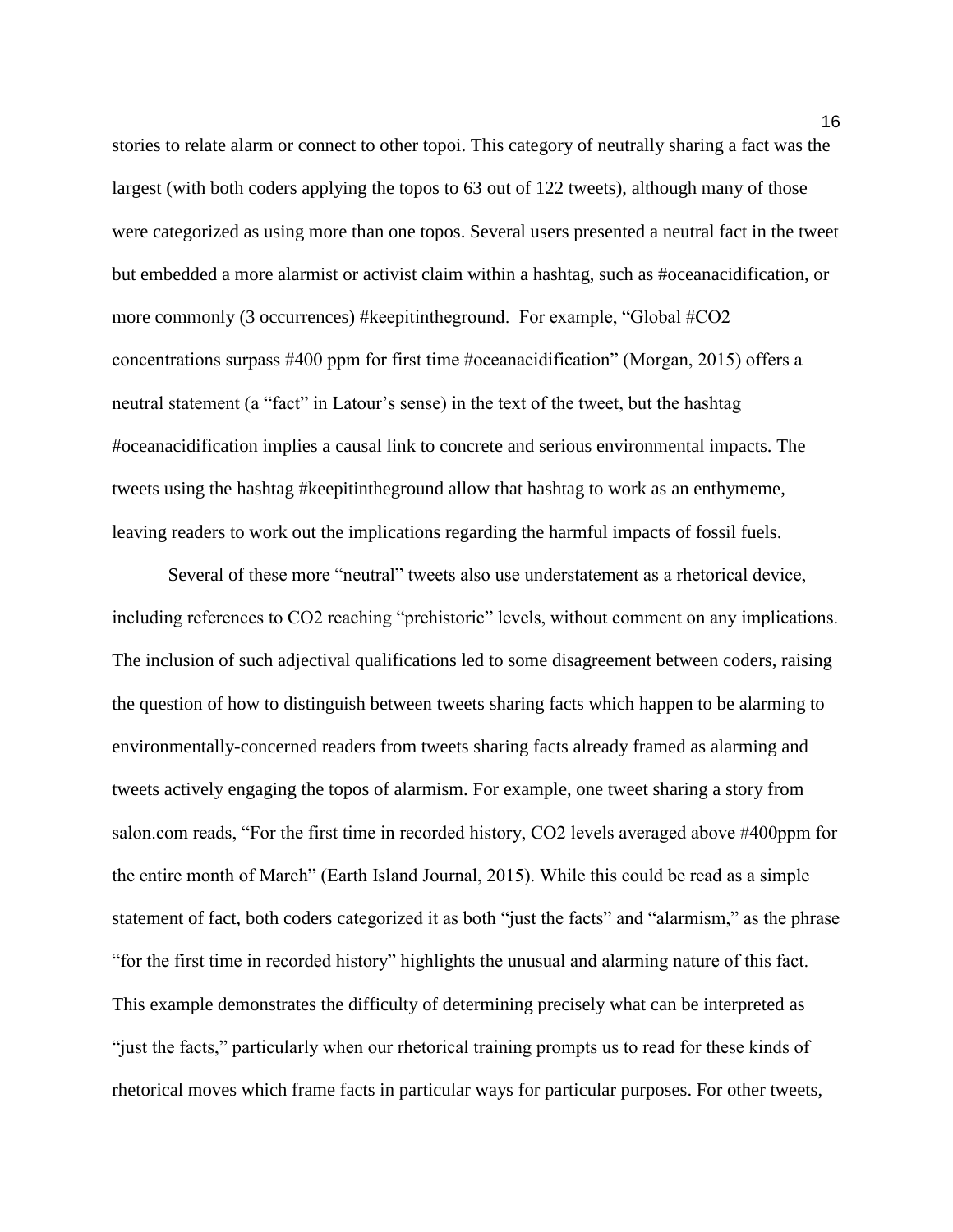though, the alarmism was clearly layered onto the facts, as when one tweet editorialized with a one-word interjection: "Yikes! The world's carbon dioxide levels just hit a new milestone of #400ppm" (Amazon Aid, 2015). The category of alarmism is discussed in greater detail below.

Most of the tweets in the "just the facts" category, even when also fitting rhetorically into other categories, seem to participate in the goal seemingly established by the NOAA's original press release: to transform this global average measurement from a fact into an event. Movement towards alarmist, activist, or human-centric topoi often happened within the hashtags, suggesting that hashtags can be viewed as affordances, actants, and forms of argument.

#### Topos #2: Alarmism

The second most prominent category, with 24 out of 122 tweets categorized as such by both coders, consists of expressions of alarm, the apocalyptic, doomsday scenario that has recurred throughout environmental discourses for decades and is often criticized for fostering a defeatist response (Foust and O'Shannon Murphy, 2009). In many cases, that doomsday topos is enabled or invoked by the tweeted link's headline or pull quote; 5 of the tweets in this category tweeted out a link to the Mother Jones article, with the headline referring to a "staggering new milestone." That key phrase was repeated in the tweets. Other alarmist tweets included frequent references to the first time in one million years that atmospheric CO2 averaged 400 ppm, including one tweeted image of a Tyrannosaurus Rex dinosaur (4USolution, 2015). Alarmist hashtags included prompts to be alarmed because there is #notmuchtime and we are #screwed, as well as highly emotionally charged and apocalyptic phrases like #massextinction, #ecocide, and #fuckingsuicide. The level of alarm called for by these hashtags varies, with the extreme end of the spectrum suggesting that we are past the point of irretrievable damage.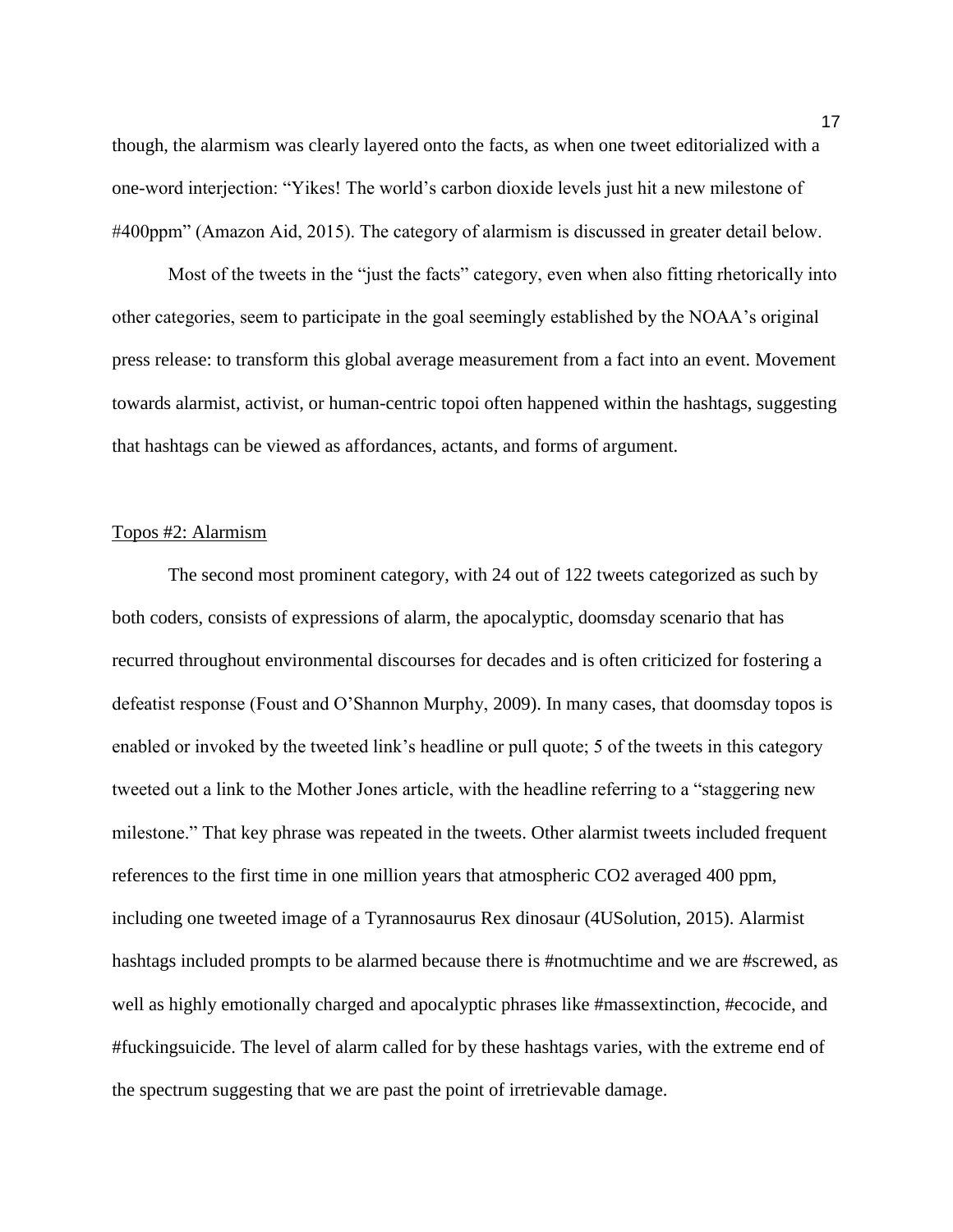Such a suggestion would seem to foreclose the possibilities of deliberative rhetoric. It may be that these tweets are acting as epideictic rhetoric, seeking to form a network of contacts with similar values or assumptions. In this sense, alarmist environmental discourse may serve to establish values and beliefs, rather than to persuade, and such expressions play a role in fostering a community of actors. More pessimistically, we can see these expressions as symptomatic of the problem Latour describes: "I think that it is easy for us to agree that, in modernism, people are not equipped with the mental and emotional repertoire to deal with such a vast scale of events; that they have difficulty submitting to such a rapid acceleration for which, in addition, they are supposed to feel responsible while, in the meantime, this call for action has none of the traits of their older revolutionary dreams" (2014, p. 1).

#### Topos #3: We Must Act Now"

The topic of activism as a response to the message of 400 ppm was also a common response, with 20 of the 122 tweets placed by both coders in this category (many cross-listed with "just the facts"). Unlike the alarmist or just-the-facts tweets, this topos was more often expressed only within hashtags. Along with #keepitintheground, other activist hashtags include #carbontax, #ParisClimate, #emissions or #ZeroEmissions, #divestment, or the less specific #StopThisRise. Like the activist hashtags described by Bennet and Segerberg (2012) such as "#wearethe99%," these climate-related hashtags offer broad frames that can encompass a variety of messages and welcome broad perspectives. In conjunction with the #400ppm hashtag that provides the frame of this study, #keepitintheground, #divestment, and #ZeroEmissions offer concrete goals that groups and individuals can both promote through social media and work towards through deliberative, activist efforts.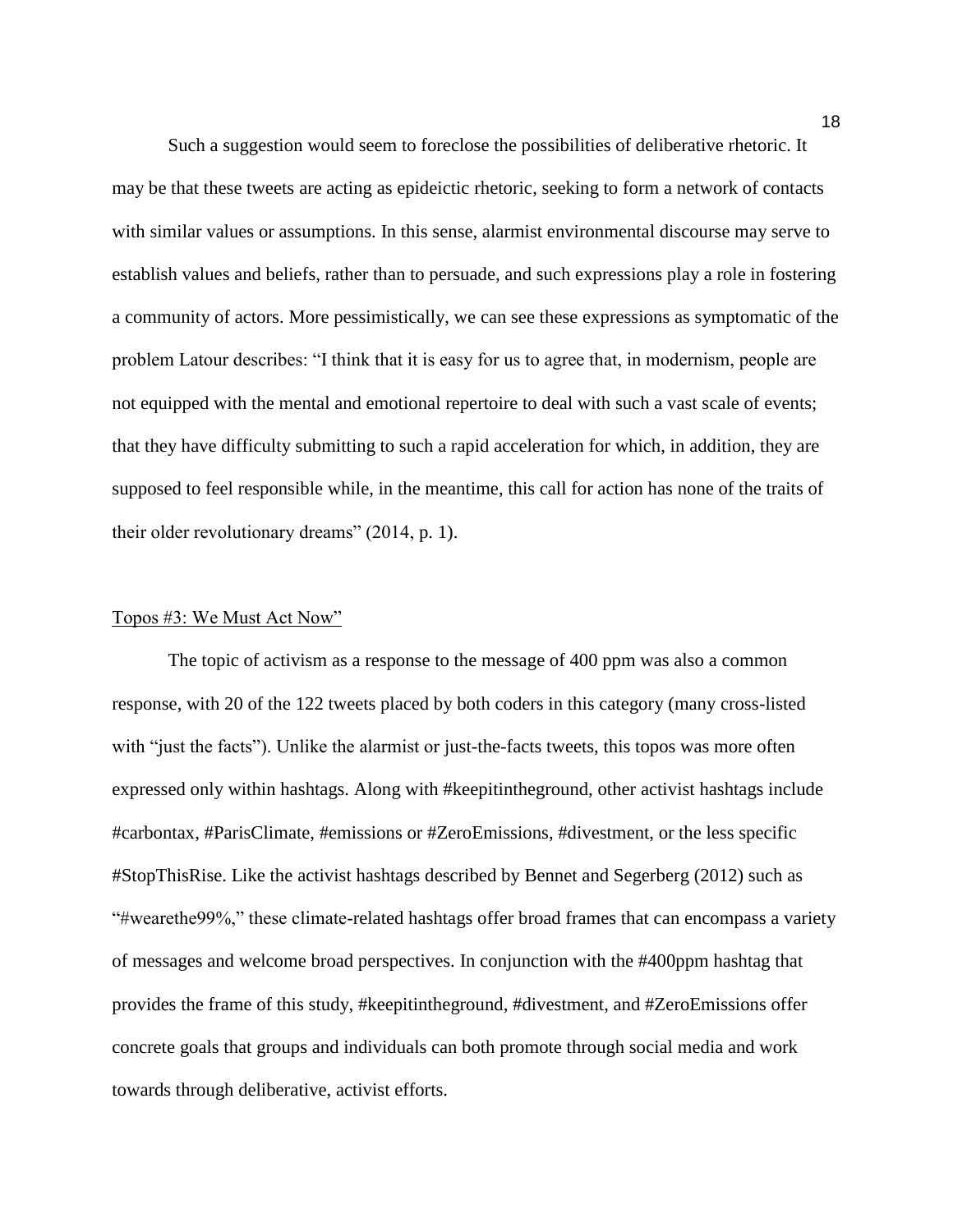By calling for specific actions, these hashtags also function as deliberative rhetoric, making the political dimensions of the #400ppm event explicit. As such, hashtags invoking the "we must act now" topos connect this single climate change milestone to broader policy discourses that prompt us to treat such scientific events not just as isolated, apolitical facts, but as kairotic opportunities to advocate for individual and structural actions (also see Schneider-Bateman, this volume). In their attention to specific actions, these hashtags distinguish themselves from alarmist ones which either suggest the time for action is past (such as #screwed) or allow that there may still be time for actions, but do not offer suggestions for what those might be (such as #notmuchtime). This distinction may matter especially to scientists and science communicators invested in encouraging support for pro-environmental action, given research showing that directing people's attention to problem-solving can encourage environmentally beneficial behaviors (Homburg, Stolberg, & Wegner, 2007). Moreover, while social science research has shown mixed results to the fear appeals embedded in the alarmist topos, research suggests they can support critical decision making when used to show causal relationships between actions and environmental outcomes (Meijinders, Midden, & Wilke, 2001). The "we must act now" topos could thus enable hashtags to both open deliberative debates about responding to climate change and to encourage efficacy and thoughtful responses to climate change events.

#### Topos #4: Human Impacts

This was by far the smallest and most contentious category of topics, with one coder applying the topos to 18 tweets and one coder applying the topos to 9 tweets during the first coding pass. Upon discussion, the reason for the disparity became apparent: while one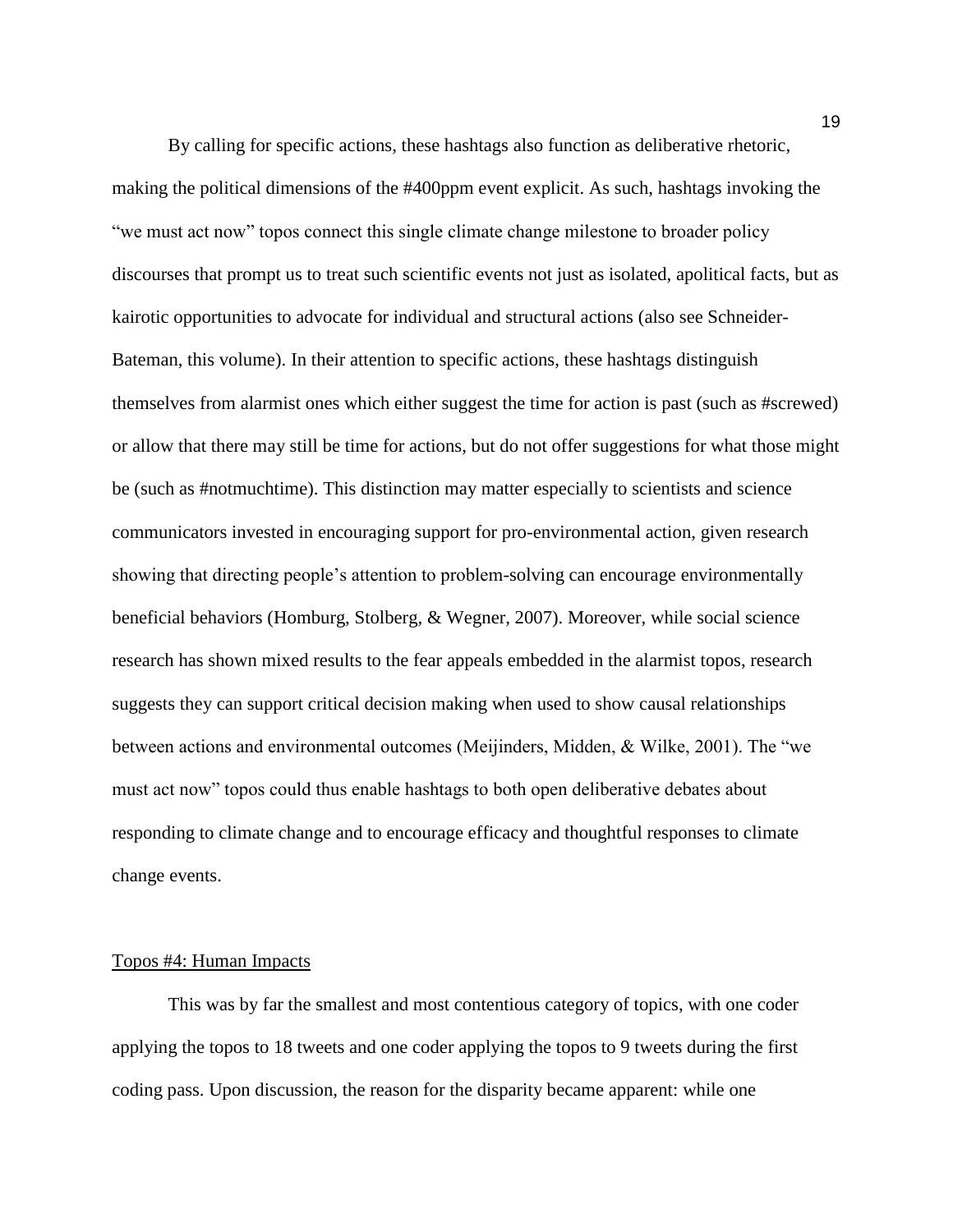interpreted human impacts to mean "human impacts on the climate causing climate change," the other interpreted human impacts to mean "impacts climate change will have on humans." These are very different topoi, with the former typically applying to epideictic tweets intending to lay blame on humans for the news of #400ppm, and the latter looking ahead to the future in a variety of ways.

The tweets looking to future impacts on humans usually referred to extreme weather events such as hurricanes and cyclones, rather than to longer-term (and perhaps higher-impact) problems such as ocean level rising (one tweet referred to population displacement) or drought (no references). This lack of emphasis on the human impacts of climate change in relation to the #400ppm hashtag was surprising, as the effects of climate change, particularly now that it has reached this milestone, are likely to be severe on human health and infrastructure. However, this lack of emphasis in tweets and hashtags on human impacts was in keeping with most of the press releases and new stories whose links were tweeted, which generally did not emphasize the possible human impacts. The human impacts that were referred to included human populations (e.g.,  $\omega$ NO ACP's tweet including the phrase "500,000 population displacement") or commonly known weather cycles (e.g., @knollster's tweet pointing out unusual weather: "Massive storm system in the Midwest, tropical cyclone developing in the Atlantic a month before hurricane season… #400ppm"). Certainly, though, human impacts could be inferred from some of the other hashtags coded as alarmist or "we must act now." While the hashtag #screwed, for example, does not specify *who* is screwed, the suggestion that there will be dire consequences to the #400ppm event raises the possibility that those dire consequences will include dire impacts on humans. Again, the topoi in these tweets are mutable and open to interpretation depending on the views, values, and knowledge readers bring to them. This is not to suggest a porous topos such as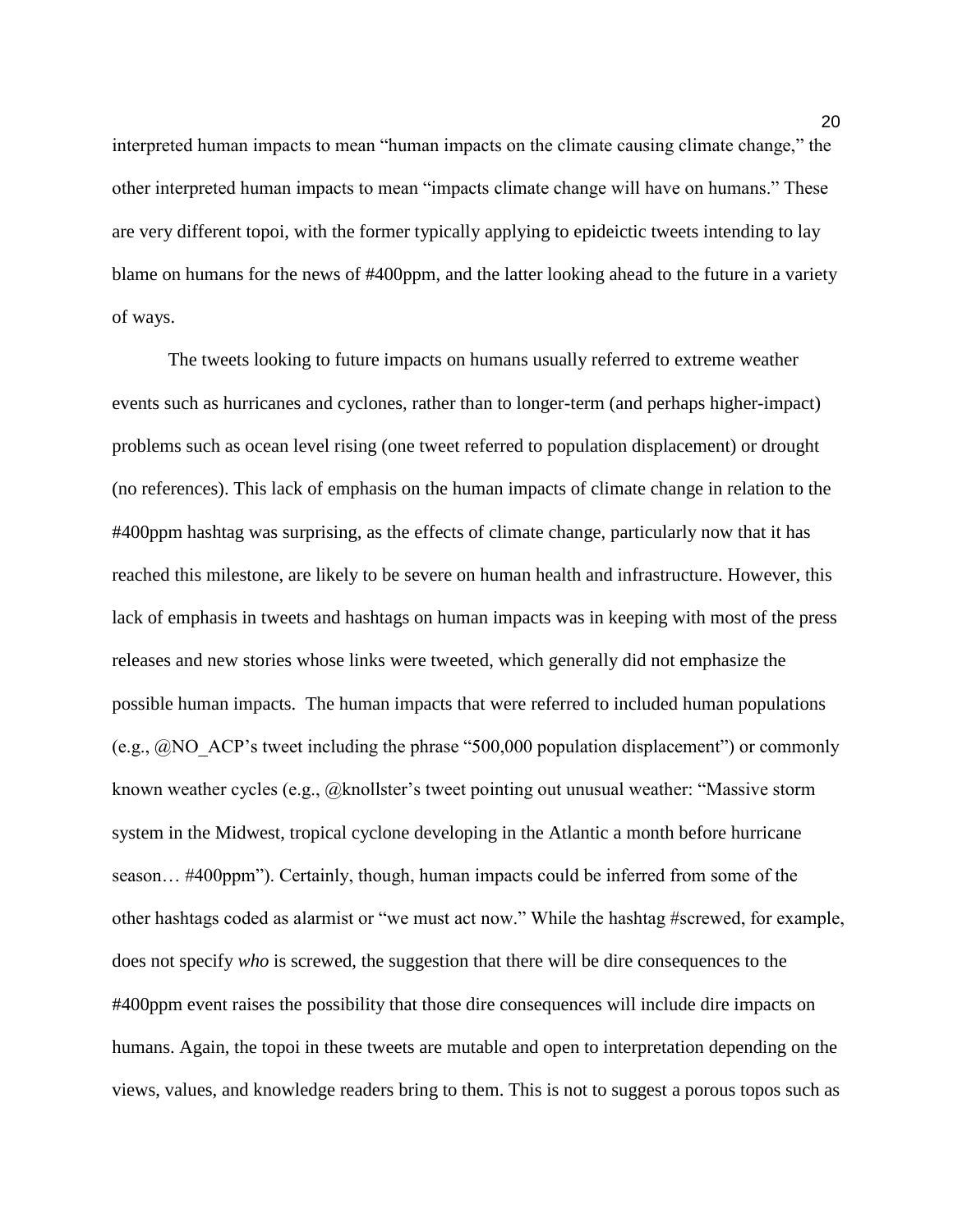"human impacts" cannot do valuable rhetorical work; rather, as with all communication, even topos-driven ones are deeply contextual.

# *Conclusion*

As we consider what these results might mean for science communicators, it seems clear that typical press releases and news stories can be structured in ways to foster certain patterns of sharing on social media. Invoking certain topoi in their press releases and news stories—even less political topoi such as human impacts—would give scientists and science communicators a grounding from which to develop usefully deliberative and epideictic hashtags with which to publicize and circulate their hyperlinked writing, with the acknowledgement that these hashtags and grounding topoi are highly susceptible to variable interpretation in the compressed space of a tweet. Attention to the text and technology of the hashtag suggests it has the potential to encourage the circulation of information in ways that promote activism rather than despair. This robust circulation depends on hyperlinks, the technology underlying both hashtags' and news stories' ability to be shared. Despite being non-human technologies, these hyperlinks are themselves important actors in the network of science communication, in both their guises, of text and technology. Against efforts to cleanly and neatly distinguish among humans and nonhumans, Latour counters, "I see only actors—some human, some nonhuman, some skilled, some unskilled—that exchange their properties" (1992, p. 235). Attending to the human and the nonhuman, the skilled and the unskilled actors in social media networks, can help both scientists and science communicators leverage news stories and social media platforms to spread science facts as they become important events.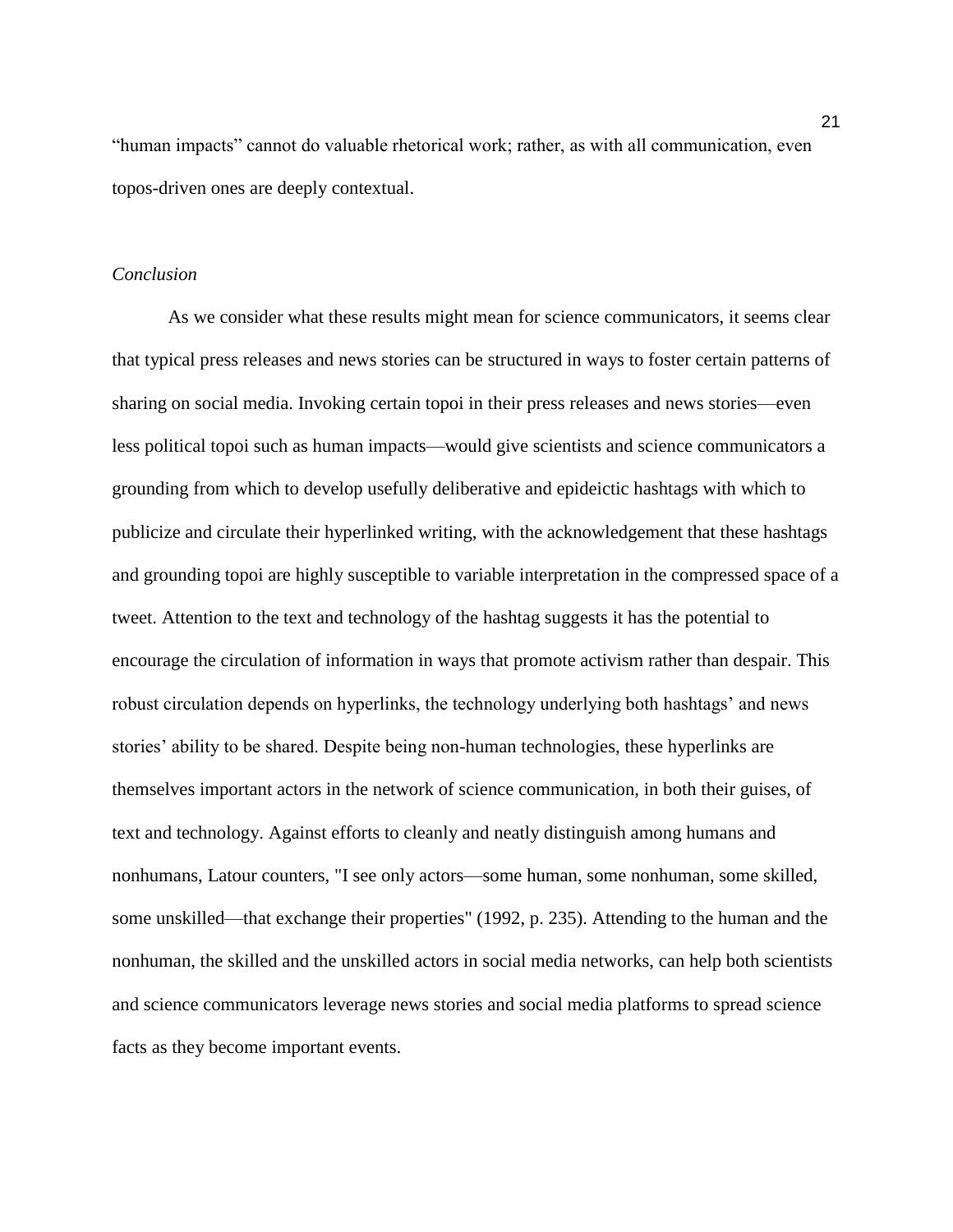# **Acknowledgements**

The authors would like to thank Stephanie Phillips for her generous help creating coding categories and coding tweets for topoi.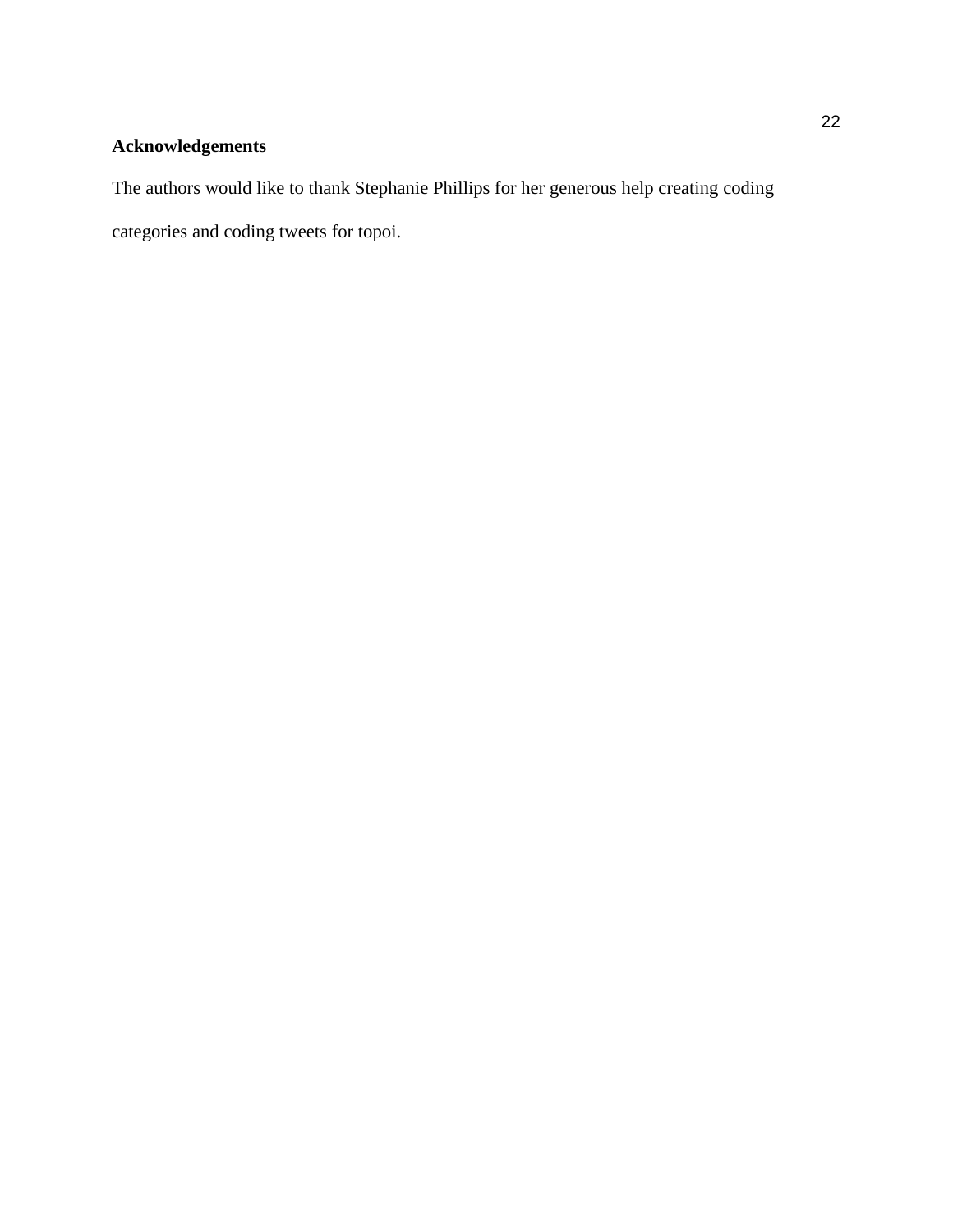## **References**

- Aristotle, O., & Kennedy, G. A. (2006). *On rhetoric: A theory of civic discourse*. New York, NY: Oxford University Press.
- 4USolution [4USolution]. (2015, May 11). Global atmospheric [#CO2](https://twitter.com/hashtag/CO2?src=hash) is now above [#400ppm.](https://twitter.com/hashtag/400ppm?src=hash) It's the first time since…when exactly? [http://on.nrdc.org/1FbyTt7](http://t.co/pqi3iA70F6) by [@PalmerBrian](https://twitter.com/PalmerBrian) v[.@onEarthMag.](https://twitter.com/onEarthMag) Retrieved April 16, 2016, from https://twitter.com/4Usolution/status/597797547407728640
- Amazon Aid [AmazonAidF]. (2015, May 7). Yikes! The world's carbon dioxide levels just hit a new milestone of [#400ppm](https://twitter.com/hashtag/400ppm?src=hash) [http://bit.ly/1IlPw4B](http://t.co/jgch6LSnKu) [#ActOnClimate.](https://twitter.com/hashtag/ActOnClimate?src=hash) Retrieved April 16, 2016, from https://twitter.com/AmazonAidF/status/596408748165455873
- Associated Press. (2015, May 6). Carbon dioxide levels reach highs not seen in 2 million years. Retrieved August 12, 2016, from http://nypost.com/2015/05/06/carbon-dioxide-levelsreach-highs-not-seen-in-2-million-years/
- Bennett, W. L, & Segerberg, A. (2012). The logic of connective action. *Information, Communication & Society*, *15*(5), 739-768. DOI: 10.1080/1369118X.2012.670661
- Berry, D. (2016). *The Philosophy of Software: Code and Mediation in the Digital Age*. New York, NY: Springer.
- Bortree, D. S., & Seltzer, T. (2009). Dialogic strategies and outcomes: An analysis of environmental advocacy groups' Facebook profiles. *Public Relations Review*, *35*(3), 317-319. doi:10.1016/j.pubrev.2009.05.002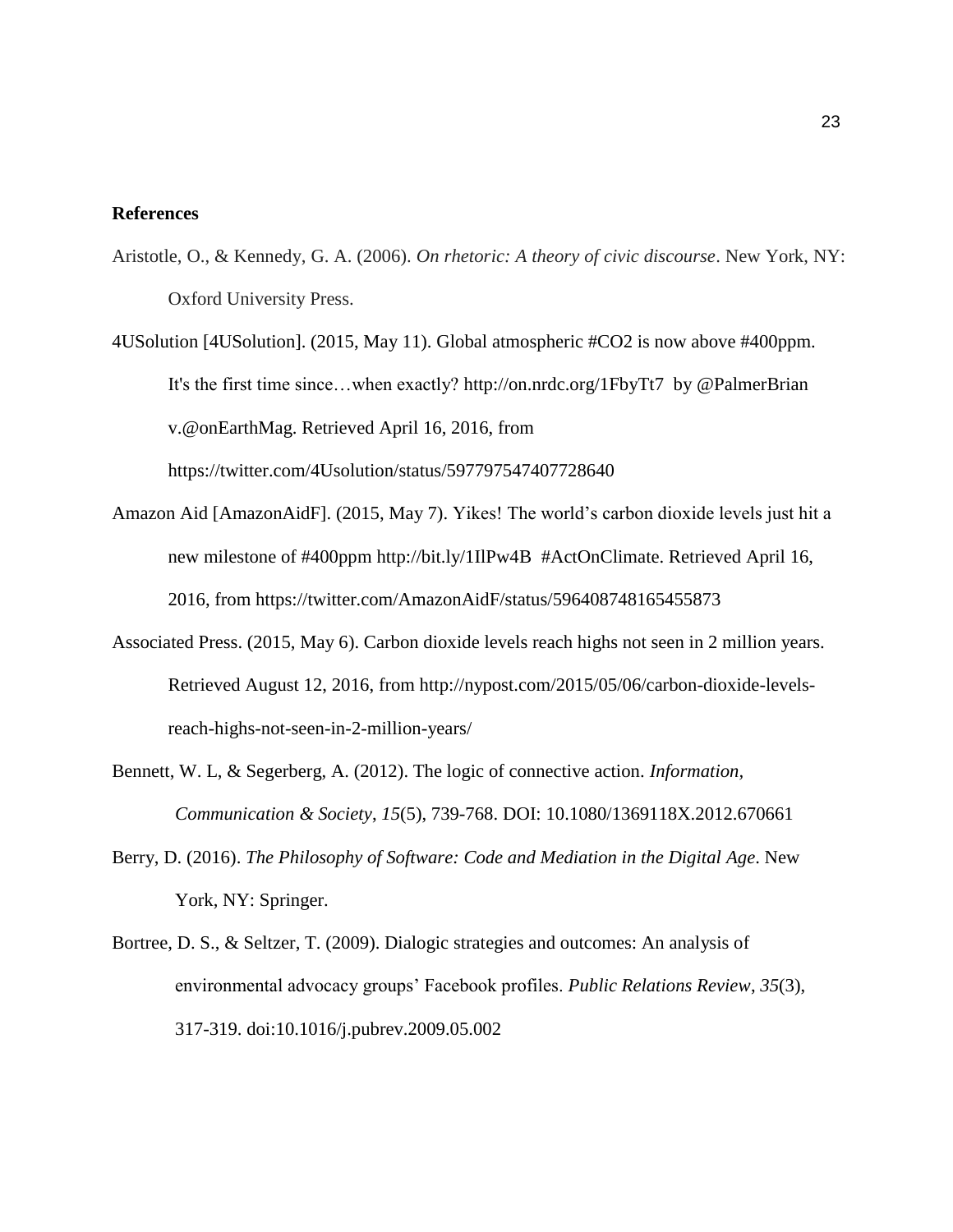Bowdon, M. (2014). Tweeting an ethos: Emergency messaging, social media, and teaching technical communication. *Technical Communication Quarterly*, *31*(1), 35-54. doi: 10.1080/10572252.2014.850853

Democracy Now. (2015, May 8). Atmospheric concentration of CO2 tops 400 ppm for longest period on record. Retrieved April 25, 2016, from http://www.democracynow.org/2015/5/8/headlines/atmospheric\_concentration\_of\_co2\_t ops\_400\_ppm\_for\_longest\_period\_on\_record

- Dyck, E. (2002). Topos and enthymeme. *Rhetorica: A Journal of the History of Rhetoric*, *20*(2), 105-117. doi: 10.1525/rh.2002.20.2.105.
- Golden, J. L., Berquist, G. F., & Coleman, W. E. (2000). *The Rhetoric of Western Thought*. Dubuque, IA: Kendall/Hunt Publishing Company.
- Gross, A. G. (1994). The roles of rhetoric in the public understanding of science. *Public Understanding of Science*, *3*(1), 3-23.
- Feinberg, M., & Willer, R. (2011). Apocalypse soon? Dire messages reduce belief in global warming by contradicting just-world beliefs. *Psychological Science*, *22*(1), 34-38. doi: 10.1177/09567610391911
- Foust, C. R., & O'Shannon Murphy, W. (2009). Revealing and reframing apocalyptic tragedy in global warming discourse. *Environmental Communication*, *3*(2), 151-167. doi**:** 10.1080/17524030902916624
- Homburg, A., Stolberg, A., & Wagner, U. (2007). Coping with global environmental problems development and first validation of scales. *Environment & Behavior, 39*(6), 754–778.
- Howard, B. C. (2014, May 27). Northern hemisphere cracks 400 ppm  $CO<sub>2</sub>$  for whole month for first time. Retrieved April 25, 2016, from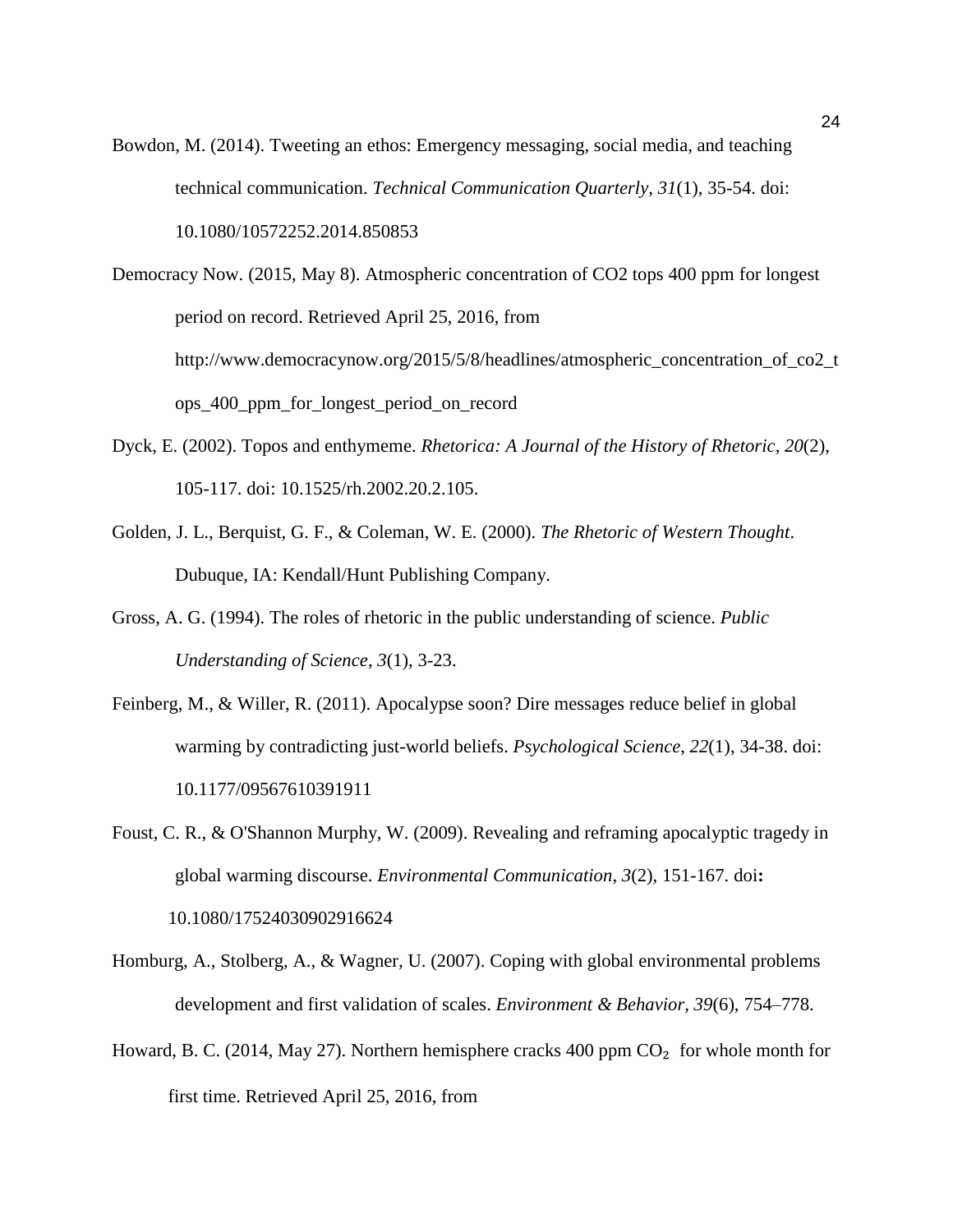http://news.nationalgeographic.com/news/2014/05/140527-400-ppm-carbon-dioxideglobal-warming-climate-science/

- Kahn, B. (2015, May 6). A global milestone: CO2 passes 400 PPM. Retrieved April 25, 2016, from http://www.climatecentral.org/news/co2-400-ppm-global-record-18965
- Katz-Kimchi, M. & Manosevitch, I. (2015). Mobilizing Facebook users against Facebook's energy policy: The case of Greenpeace Unfriend Coal Campaign. *Environmental Communication*, *9*(2), 248-267. doi: 10.1080/17524032.2014.993413.
- Knoll, A. [Knollster]. (2015, May 7). Massive storm system in the Midwest, tropical cyclone developing in the Atlantic a month before hurricane season… #400ppm. Retrieved April 16, 2016, from https://twitter.com/knollster/status/596410106524250113
- Koteyko, N., Nerlich, B., & Hellsten, I. (2015). Climate change communication and the Internet: Challenges and opportunities for research. *Environmental Communication*, *9*(2), 149- 152. doi: 10.1080/17524032.2015.1029297
- Langlois, G., Elmer, G., McKelvey, F., & Devereaux, Z. (2009). Networked publics: The double articulation of code and politics on Facebook. *Canadian Journal of Communication, 34* (3), 415-434. doi: http://dx.doi.org/10.22230/cjc.2009v34n3a2114
- Latour, B. (1992). Where are the missing masses? The sociology of a few mundane artifacts. In W. E. Bijker & J. Law (Eds.), *Shaping technology / building society: Studies in sociotechnical change* (pp. 225–258). Cambridge, MA: MIT Press.
- Latour, B. (1996). On actor-network theory: A few clarifications plus more than a few complications. *Soziale Welt, 47*, 369-381. Retrieved February 15, 2017, from http://www.bruno-latour.fr/sites/default/files/P-67%20ACTOR-NETWORK.pdf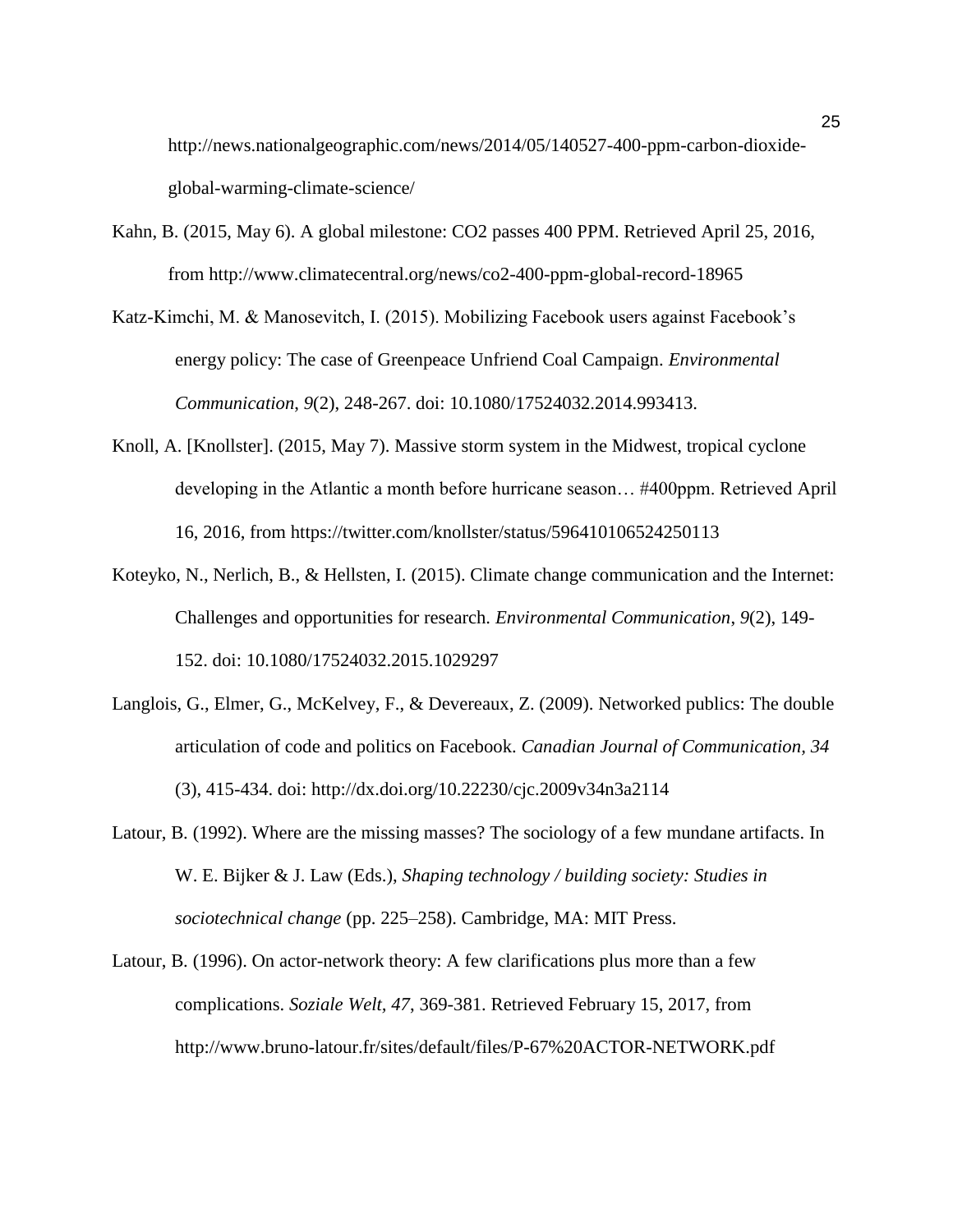- Latour, B. (2005). *Reassembling the social: an introduction to actor-network-theory*. Oxford ; New York: Oxford University Press. Retrieved April 16, 2016, from http://flpolyproxy.flvc.org/login?url=http://search.ebscohost.com/login.aspx?direct=true&scope=site &db=nlebk&db=nlabk&AN=211608
- Latour, B. (2014). Agency at the time of the Anthropocene. *New Literary History 45*, 1-18.
- Leff, M. (1996). Commonplaces and argumentation in Cicero and Quintilian. *Argumentation 10*, 445-452. doi: 10.1007/BF00142977
- Mackenzie, A. (2003). *The problem of computer: Leviathan or common power?* Lancaster, UK: Lancaster University: Institute for Cultural Research.
- Markoff, J. (2006). *What the dormouse said: How the sixties counterculture shaped the personal computer industry*. New York, NY: Penguin.
- Matthews, P. (2015). Why are people skeptical about climate change? Some insights from blog comments. *Environmental Communication, 9*(2), 153-168. <http://dx.doi/org/10.1080/17524032.2014.999694>
- Meijnders, A. L., Midden, C. J. H., & Wilke, H. A. M. (2001). Role of negative emotion in communication about CO2 risks. *Risk Analysis, 21*(5), 955–965.
- Miller, C. (1992). Kairos in the rhetoric of science. In S. P. Witte, N. Nakadate, & R. D. Cherry (Eds.), *A rhetoric of doing: Essays on written discourse in honor of James L. Kinneavy*. Carbondale, IL: Southern Illinois University Press.
- Morgan, K [kamorgan91]. (2015, May 6). Global #CO2 concentrations surpass #400ppm for the first time #oceanacidification #climatechange [http://www.politico.com/story/2015/05/global-co2-concentrations-surpass-400-ppm-for-](http://www.politico.com/story/2015/05/global-co2-concentrations-surpass-400-ppm-for-first-time-117689)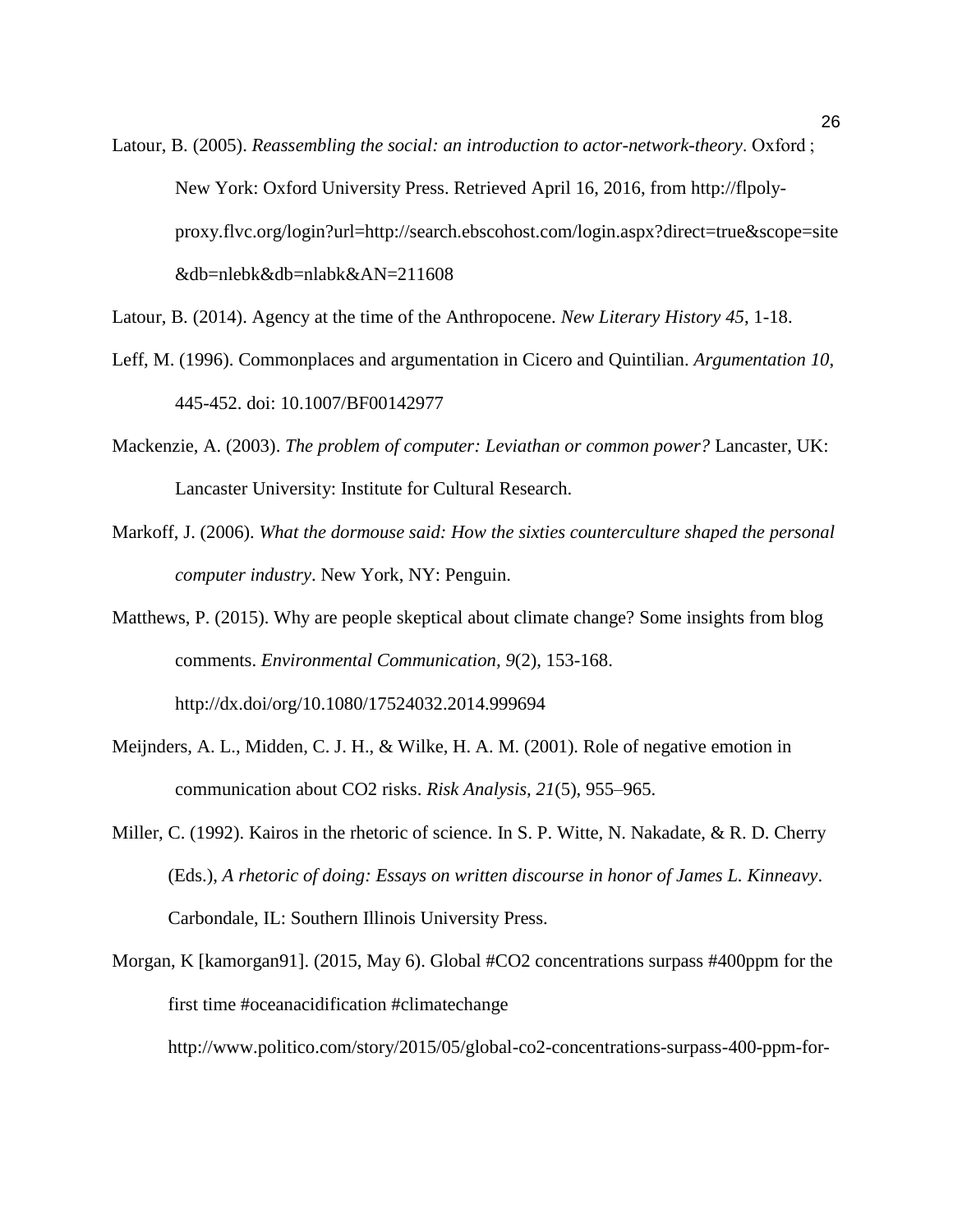[first-time-117689.](http://www.politico.com/story/2015/05/global-co2-concentrations-surpass-400-ppm-for-first-time-117689) Retrieved April 16, 2016, from

https://twitter.com/kamorgan91/status/595986217403047937

- National Oceanic and Atmospheric Administration. (2015, May 6). Greenhouse gas benchmark reached. Retrieved March 29, 2016, from [http://research.noaa.gov/News/NewsArchive/LatestNews/TabId/684/ArtMID/1768/Artic](http://research.noaa.gov/News/NewsArchive/LatestNews/TabId/684/ArtMID/1768/ArticleID/11153/Greenhouse-gas-benchmark-reached-.aspx) [leID/11153/Greenhouse-gas-benchmark-reached-.aspx](http://research.noaa.gov/News/NewsArchive/LatestNews/TabId/684/ArtMID/1768/ArticleID/11153/Greenhouse-gas-benchmark-reached-.aspx)
- Newell, R., & Dale, A. (2015) Meeting the climate change challenge (MC3): The role of the internet in climate change research dissemination and knowledge mobilization. *Environmental Communication, 9*(2), 208-227. doi: 10.1080/17524032.2014.993412.
- NoACP [NO\_ACP]. (2015, May 8). #400ppm will boil the oceans and create dead zones. 500,000+ population displacement #Virginia coast in ten years. Retrieved April 16, 2016, from https://twitter.com/NO\_ACP/status/596761525454565376
- Oh, I. (2015, May 6). The world's carbon dioxide levels just hit a staggering new milestone. Retrieved April 25, 2016, from [http://www.motherjones.com/blue](http://www.motherjones.com/blue-marble/2015/05/carbon-dioxide-global-concentrations)[marble/2015/05/carbon-dioxide-global-concentrations](http://www.motherjones.com/blue-marble/2015/05/carbon-dioxide-global-concentrations)
- Pidcock, R. (2015, May 6). Monthly global carbon dioxide tops 400ppm for first time. Retrieved April 25, 2016, from http://www.carbonbrief.org/monthly-global-carbon-dioxide-tops-400ppm-for-first-time
- Poell, T. (2014). Social media and the transformation of activist communication: Exploring the social media ecology of the 2010 Toronto G20 protests. *Information, Communication, and Society 17*(6). doi: 10.1080/1369118X.2013.812674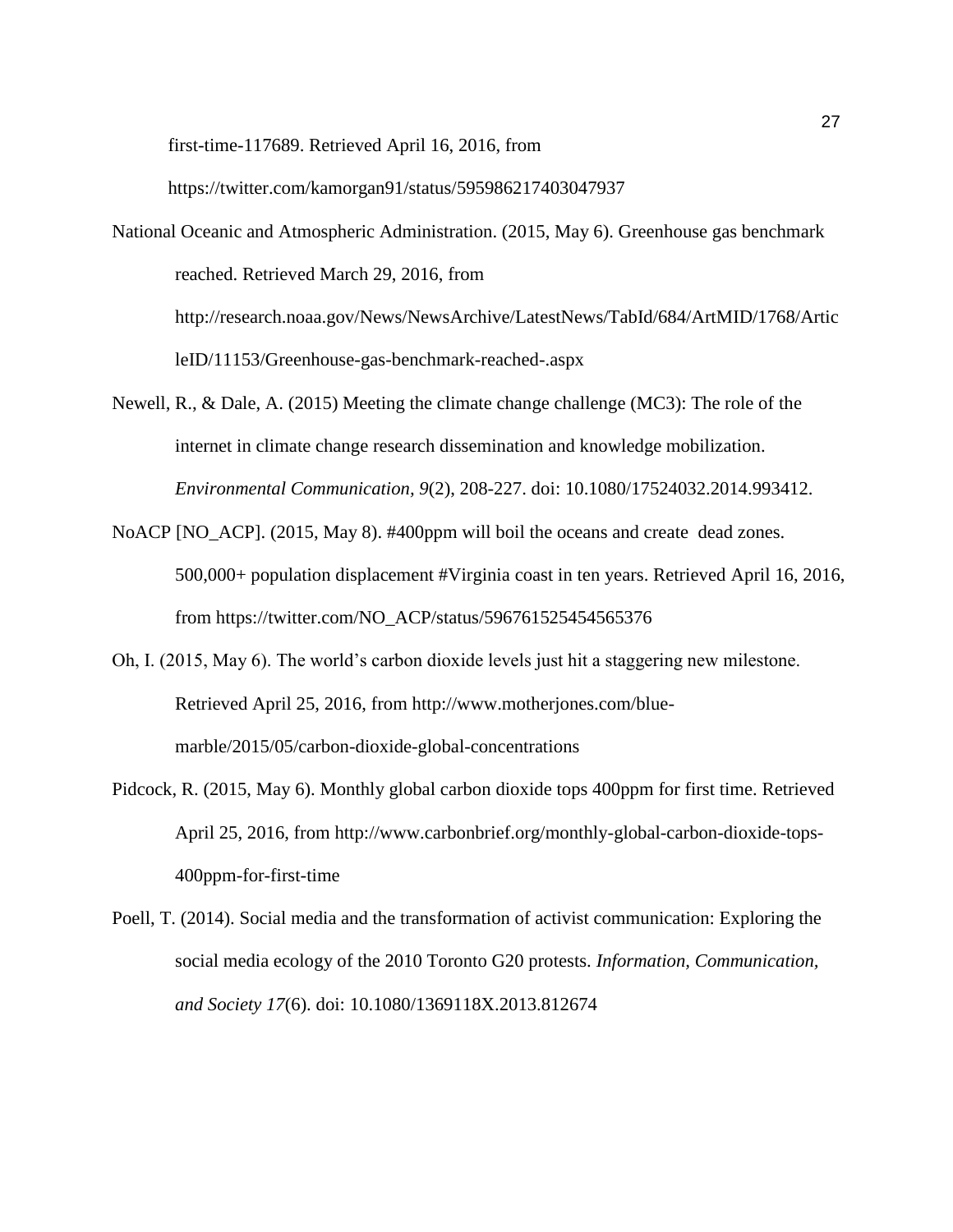- Potts, L. (2009). Using actor network theory to trace and improve multimodal communication design. *Technical Communication Quarterly*, *18*(3), 281–301. <http://doi.org/10.1080/10572250902941812>
- Potts, L. (2014). *Social media in disaster response: how experience architects can build for participation*. New York, NY: Routledge, Taylor & Francis Group.
- Restuccia, A. (2015, May 6). Global CO2 concentrations surpass 400 ppm for first time. Retrieved April 25, 2016, from http://www.politico.com/story/2015/05/global-co2 concentrations-surpass-400-ppm-for-first-time-117689.html
- Ross, D.G. (2013). Common topics and commonplaces of environmental rhetoric*. Written Communication, 30*(1), 91-131.
- Schneider, S. M., & Foot, K. A. (2004). The Web as an object of study. *New Media & Society*, *6*(1), 114–122. http://doi.org/10.1177/1461444804039912
- Segerberg, A., & Bennett, W.L. (2011). Social media and the organization of collective action: Using Twitter to explore the ecologies of two climate change protests. *The Communication Review*, *14*(3), 197-215.
- Sharman, A. (2014). Mapping the climate sceptical blogosphere. *Global Environmental Change, 26*, 159–170. doi:10.1016/j.gloenvcha.2014.03.003
- Tillery, D. (2003). Radioactive waste and technical doubts: Genre and environmental opposition to nuclear waste sites. *Technical Communication Quarterly*, *12*(4), 405-421.

Vaughan, A. (2015, May 6). Global carbon dioxide levels break 400ppm milestone. *The Guardian*, n.p. Retrieved August 16, 2016, from https://www.theguardian.com/environment/2015/may/06/global-carbon-dioxide-levelsbreak-400ppm-milestone